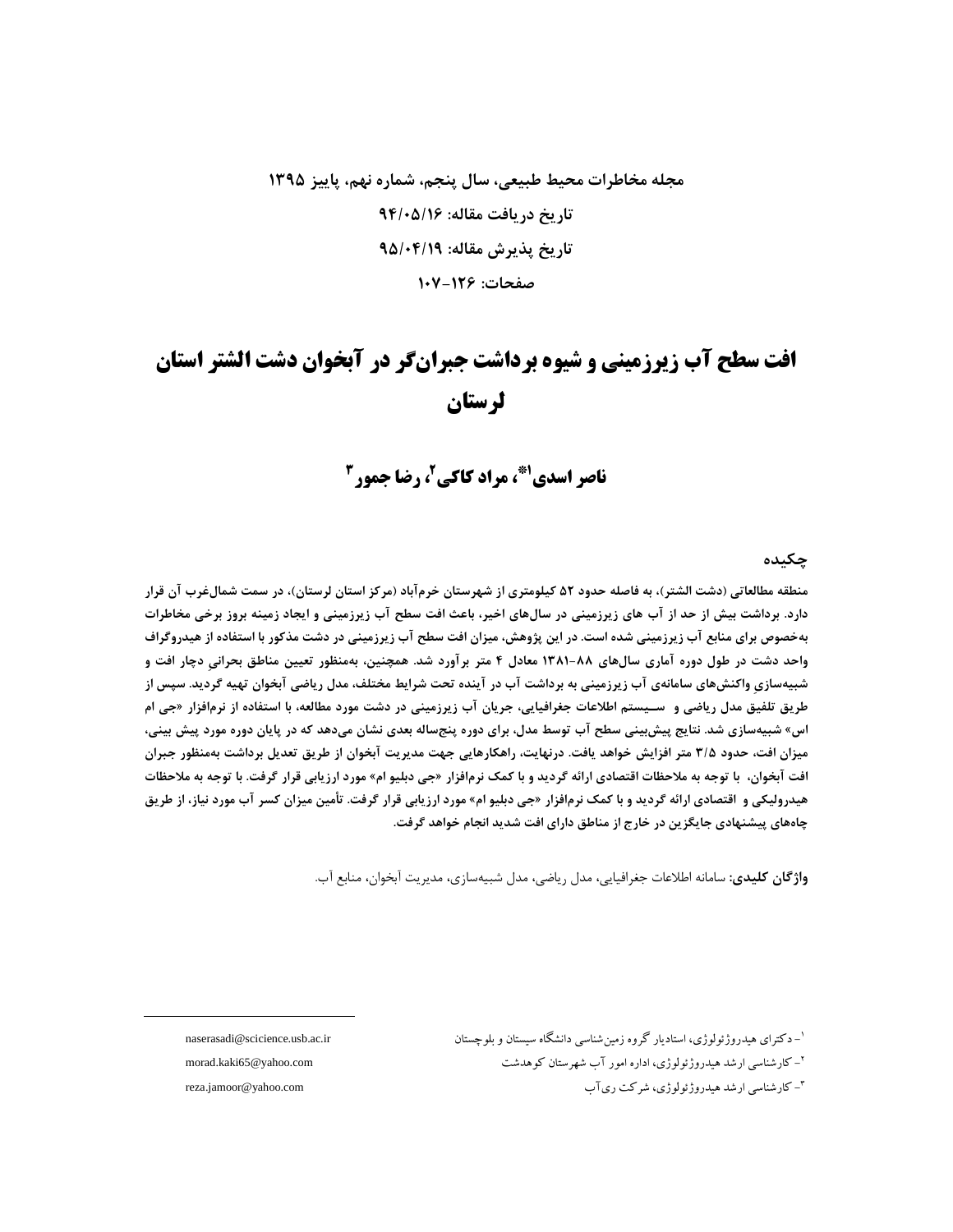#### مقدمه

 $\mathcal{N}$ 

کشور ایران از نظر عرض جغرافیایی در کمربندی از کره زمین واقع شده است که اغلب مناطق خشک و نیمهخشک جهان در آن قرار دارند (علیزاده، ۱۳۸۸). کمبود بارش در بسیاری از مناطق کشور باعث محدودیت و نبود آبهای مناسب سطحی شده است (کردوانی، ۱۳۸۷).

از طرفی رشد جمعیت، بالاتر رفتن سطح کیفی زندگی و توزیع نامتعادل زمانی و مکانی آبهای سطحی، باعث روی آوردن بشر به استفاده بیشتر از آبهای زیرزمینی و استخراج آنها از طریق چاههای عمیقی شده است که می¤وان از طریق آنها تمامی آبهای ثقلی یک مخزن را استخراج کرد (ولایتی، ۱۳۸۳). آمارها نشان میدهد که حدود ۶۵ درصد از جمعیت دنیا از نظر آب شرب متکی به آبهای زیرزمینی میباشند (محمودیانشوشتری، ۱۳۸۹)؛ چرا که به طور کلی ۹۷/۲ درصد از کل آبهای کره زمین در اقیانوسها و دریاهاست (فتر '، ۲۰۰۱).

نیاز به آبهای زیرزمینی در دهههای اخیر منجر به توسعه استراتژیهای گوناگون برای مدیریت منابع آب سطحی و استفاده مناسب از آبهای زیرزمینی شده است (تاد و میز آ، ۲۰۰۵). وقوع کاهش در بارندگیها و برداشت بیش از حد از آبهای زیرزمینی در سال های اخیر، باعث ایجاد مخاطرات و پیامدهای منفی زیادی از جمله افت مستمر سطح آب زیرزمینی، افزایش هزینه پمپاژ، افزایش تدریجی املاح آب، نشست زمین و ایجاد شکاف در سطح آن و تغییر ساختار آرایش دانههای رسوب آبخوان و به تبع آن، کاهش ضریب ذخیره در آبخوانهای تحت فشار شده است (ولايتي، ١٣٨٧).

از جمله راهکارهای مدیریتی مبارزه با مشکل کم آبی، استفاده بهینه از منابع و افزایش بهرهوری است. در بحث مدیریت منابع آب زیرزمینی که منجر به اتخاذ و اجرای تصمیمات مدیریتی در زمینههای کیفی و کمی بر روی آبخوان می شود؛ ابزاری مورد نیاز است تا اطلاعات کاملی را در مورد عکس|لعمل۱عای سامانهی آب زیرزمینی نسبت به اجرای تصمیمات مدیریتی در اختیار مدیران و تصمیم گیرندگان قرار دهد.

یکی از ابزارهای مدیریتی جدید که میتوان از آن در حل مشکلات آبخوان استفاده کرد؛ مدل ریاضی میباشد. یک مدل، ابزاری طراحی شده به عنوان ارائه سادهای از یک واقعیت است (ونگ و اندرسون ٔ ۱۹۹۵). مدل در واقع واکنشهای طبیعی یک سامانهی آب زیرزمینی را تحت شرایط مختلف، شبیهسازی میکند (محمودیان،شوشتری،  $A^{\prime}$ 

همانطور که بیان شد؛ در زمینه مطالعات آب زیرزمینی تحقیقات فراوانی انجام شده است که در اینجا تنها به تعداد معدودی از تحقیقات انجام شده در زمینه مطالعات سطح آب زیرزمینی به ویژه مطالعات انجام شده بر اساس مدلسازی در سطح جهان و ایران اشاره میگردد.

 $<sup>1</sup>$ -Fetter</sup>

 $2$ -Todd & Mays

 $3$ -Wang & Anderson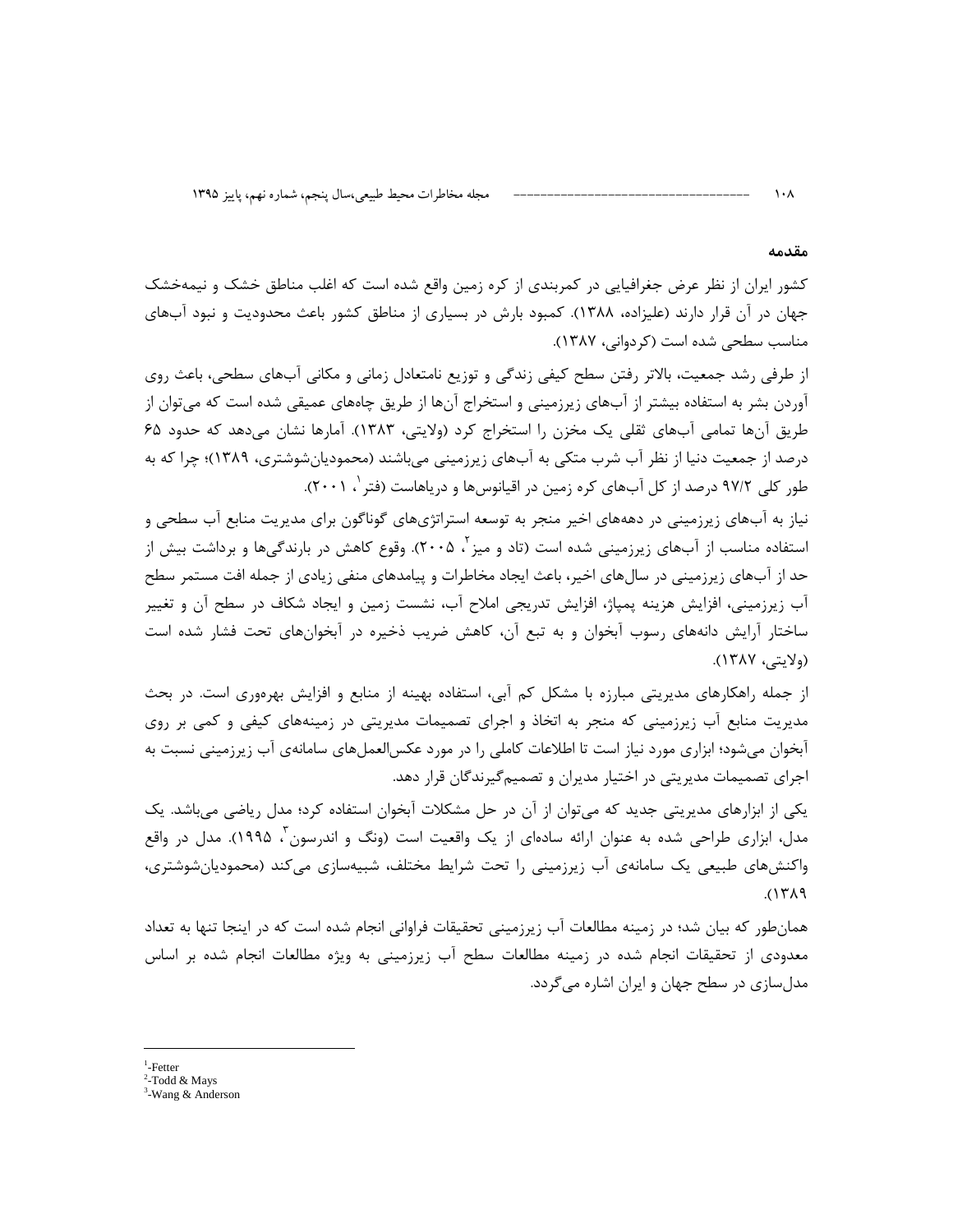یانگ ٰ و همکاران (۲۰۱۶) با استفاده از ترکیب آنالیز کیفی آبهای زیرزمینی و سطحی و مدل ریاضی جریان آب زیرزمینی در دشت پینگ־تونگ<sup>1</sup> در تایوان در شش منطقه، مکانهای مناسبی جهت استفاده از آبهای سطحی به جای آبهای زیرزمینی پیشنهاد نمودند. حسینسربازی و اسماعیلی (۱۳۹۲) در تحقیقات خود بر روی آبخوان دشت نیشابور با استفاده از نرم افزار ویژوال مادفلو` به این نتیجه رسیدند که سطح آب این آبخوان بیش از اندازه افت کرده و با ادامه روند برداشت از منطقه، کمیت و کیفیت آب زیرزمینی کاهش پیدا می کند. ایشان همچنین با بررسی نقشه هم ارتفاع سنگ کف به این نتیجه رسیدند که بستر آبخوان از پستی و بلندیهای زیادی برخوردار است. فرناندز آ و همکاران (۲۰۱۶) در تحقیق خود در سازندهای آهکی یک معدن روباز در اسپانیا با استفاده از مدل سازی سطح آب در محدوده مورد مطالعه، زونهای دارای نفوذیذیری بالا را که عموماً مربوط به مناطق دارای شکستکی فراوان می باشد را مشخص نموده و جهت بهرهبرداری از معدن مذکور بدون وجود مزاحمت آب زیرزمینی، سه سناریو را ییشنهاد نمودند. پرهیزکار<sup>۵</sup> و همکاران (۲۰۱۵) در بررسیهای خود در دشت دامغان با استفاده از نرمافزارهای «جی|م|س ٌ» و «جی|ی پی ٌ» به بررسی ارتباط نشست زمین و افت سطح آب زیرزمینی پرداختند. نتایح این تحقیق نشان میدهد که در این دشت، سطح آب زیرزمینی در حال پایین آمدن و میزان نشست زمین در حال افزایش می باشد؛ لذا یمیاژ از نواحی با خطر بالا باید کاهش داده شود. جعفری^ و همکاران (۲۰۱۶) در تحقیقات خود در بر روی آبخوان دشت ساوه به بررسی نشست زمین و افت سطح آبزیرزمینی پرداختند. ایشان با استفاده از مدلسازی، تراز سطح آب زیرزمینی را مورد بررسی قرار داده و نتایح را با نتایج حاصل از دادهها و تصاویر ماهوارهای مقایسه نمودند. نتایج استفاده از هر دو روش نشان می۵هد که نشست سطح زمین در این منطقه وجود دارد. نتایج کالیبره نمودن مدل، نشان میدهد که با ادامه روند برداشت آب زیرزمینی از آبخوان ساوه طی ۵ سال آینده ۱۷۵ سانتیمتر نشست در سطح زمین رخ خواه داد. محمد ٌ و همکاران (۲۰۱۶) آبخوانی در شمال شرقی امارت متحده عربی را مورد بررسی قراردادند. ایشان مدل آب زیرزمینی محدوده مورد نظر را تهیه و در حالت پایدار برای سال ۱۹۶۹ و در حالت ناپایدار نیز برای دوره ۱۹۷۰ تا ۱۹۸۶ کالیبره نمودند و جهت واسنجی از اطلاعات حال حاضر آبخوان استفاده نمودند. ایشان همچنین مدل را برای پیش بینی سال ۲۰۳۵ تهیه نمودند. نتایج مدلسازی نشان میدهد که نرخ فعلی بهرهبرداری از آبخوان قابل قبول نبوده و باعث افت شدید سطح آب میشود و نیاز است که جهت جلوگیری از این افت ۲۵ درصد از برداشت فعلی کاسته شود. رُی<sup>۲۰</sup> و همکاران (۲۰۱۴) در دشتی در هند به بررسی وضعیت آب زیرزمینی در مقابل تغییرات جریان آب سطحی پرداختند. جهت این کار، ابتدا با پیمایشهای صحرایی، یکسری

 $1 -$  Jang

 $\mathcal{N}$ 

- $2$  Pingtung
- <sup>3-</sup> VISUAL MODFLOW
- $^4\,$  Fernandez Parhizkar
- $\rm ^{6}$  GMS
- $GEP$
- Jafari
- <sup>9</sup>- Mohamed
- $10 Roy$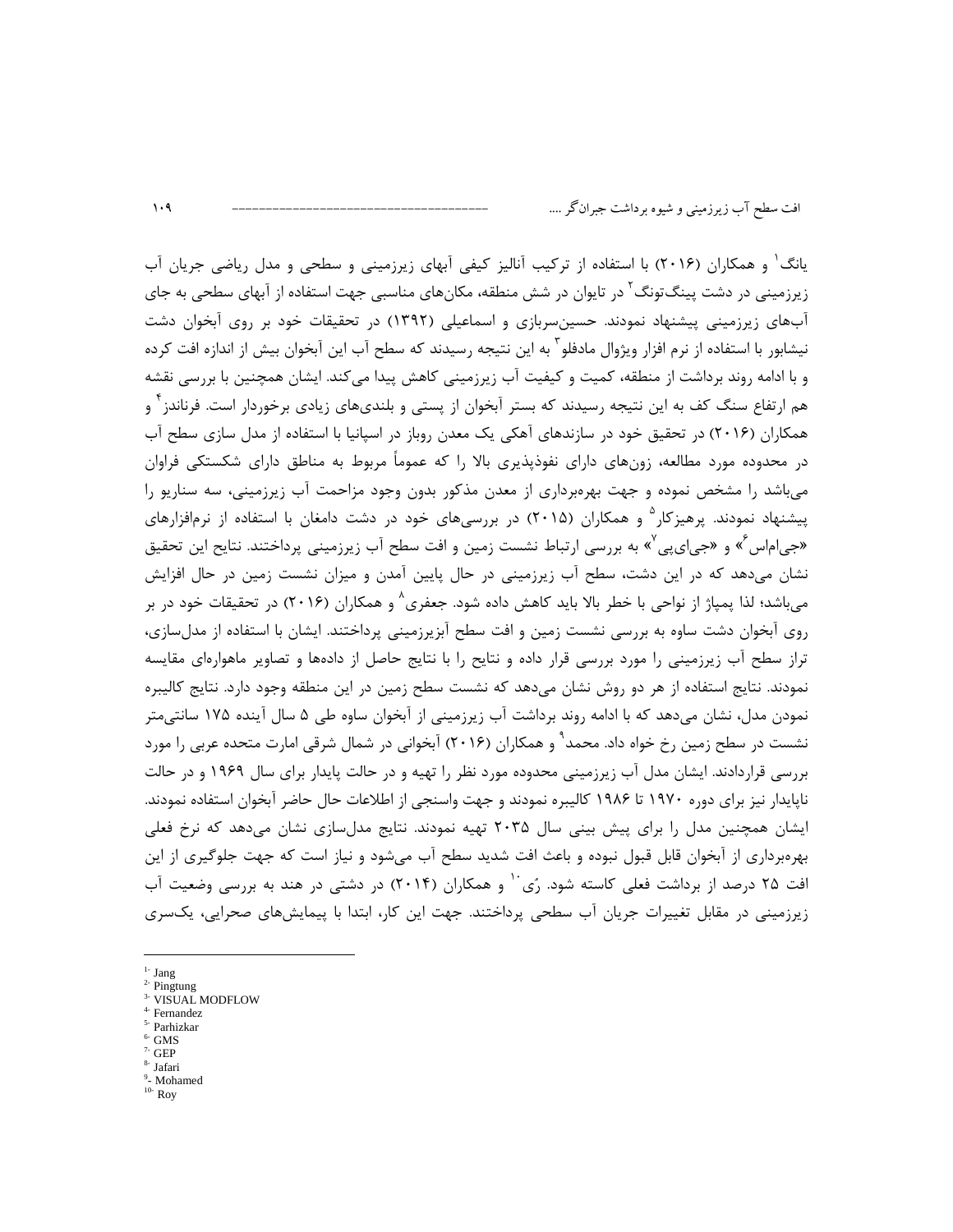مناطق که دارای نفوذپذیری متوسط و ضخامت حداکثر بود را جهت انجام آزمایش پمپاژ انتخاب کرده و خصوصیات هیدرودینامیکی آبخوان را تعیین نمودند. ایشان سپس مدل آب زیرزمینی منطقه را تهیه و تأثیر پمپاژ، نفوذ از بارندگی و تغییر در وضعیت رودخانه را بررسی نمودند. قبادیان و همکارن (۱۳۹۲) جهت شناخت و مدیریت منابع آب زیرزمینی دشت میان دربند کرمانشاه از مدل ریاضی و رابط کاربری «جی|م|س» استفاده نمود. مقایسه تراز سطح آب محاسبه شده توسط مدل ساخته شده با تراز سطح آب در پیزومترها نشان داد که ضریب نکویی برازش برابر ۰/۹۹۶۸ میباشد. اسدی و فتحی (۱۳۹۱) نیز با استفاده از مدل ریاضی مادفلو منابع آبهای زیرزمینی دشت همدان - بهار را مدل سازی و از نتایج به دست آمده جهت پیش بینی و بهینه سازی منابع آب زیرزمینی سیستم آبخوان استفاده نمودند. جباری و همکاران (۱۳۸۷) جهت مدیریت بهرهبرداری آبخوان دشت ساری– نکا، از مدل ریاضی مادفلو استفاده نمودند. نتایج نشان داد که مدل تراز سطح آب را با دقت قابل قبولی شبیه سازی نموده و قادر به مدل کردن جریان آب زیرزمینی در آبخوان مذکور با ماهیت پیچیده اش میباشد. ایشان همچنین مجموعهای از برنامهریزی و طراحی را توسط بررسی نتایج حاصل از شبیهسازی آبخوان مورد تجزیه و تحلیل قرار دادند. از دیگر مطالعات مشابه می توان به تحقیقات بنفو و همکاران (۲۰۱۵)، بویس و همکاران (۲۰۱۵)، و الغنی (۲۰۱۵) اشاره نمود.

مرور مطالعات، تحقیقات و کارهای صورت گرفته در زمینهی مدلسازی نشان میدهد که در دهههای اخیر، برای شناسایی، مدیریت و حل بسیاری از مشکلات کمّی و کیفی به وجود آمده برای آبهای زیرزمینی از مدل ریاضی استفاده شده است. همچنین مرور سوابق گذشته انتخاب کد مادفلو را برای انجام تحقیق توجیه کرده و نشان از به روز بودن این کد و توانایی بالا و قابل قبول آن جهت شبیهسازی و بهینهسازی سامانه آبهای زیرزمینی میباشد. از آنجایی که آبخوان دشت الشتر با افت سطح آب زیرزمینی مواجه شده است، به نظر میرسد برای تحقق اهداف این تحقیق که شامل شناخت دقیق آبخوان، جبران افت و مدیریت علمی برداشت آب در حال و آینده می باشد؛ استفاده از مدل های شبیهساز – بهینهساز ابزاری کارآمد باشد.

### دادهها و روش ها

#### زمینشناسی و هیدرولوژی منطقه

دشت الشتر، در غرب ايران در شمال غربي شهرستان خرمآباد و با فاصله حدود ۵۲ كيلومتر از آن قرار دارد (شكل ۱). وسعت محدوده مطالعاتی، ۱۱۰ کیلومتر مربع میباشد (گزارش سالیانه دشت الشتر، ۱۳۹۰). این منطقه، بین عرضهای جغرافیایی ۳۳ درجه و ۴۳ دقیقه تا ۳۴ درجه و ۵ دقیقه شمالی و طولهای شرقی ۴۸ درجه و ۲ دقیقه تا ۴۸ درجه و ۳۱ دقیقه گسترده شده است. منطقهی مورد مطالعه، بخش کوچکی از زون زاگرس بوده و بیشتر به زون

 $1 - Bin Wu$ 

 $2$ - Boyce

 $3$ - Elghany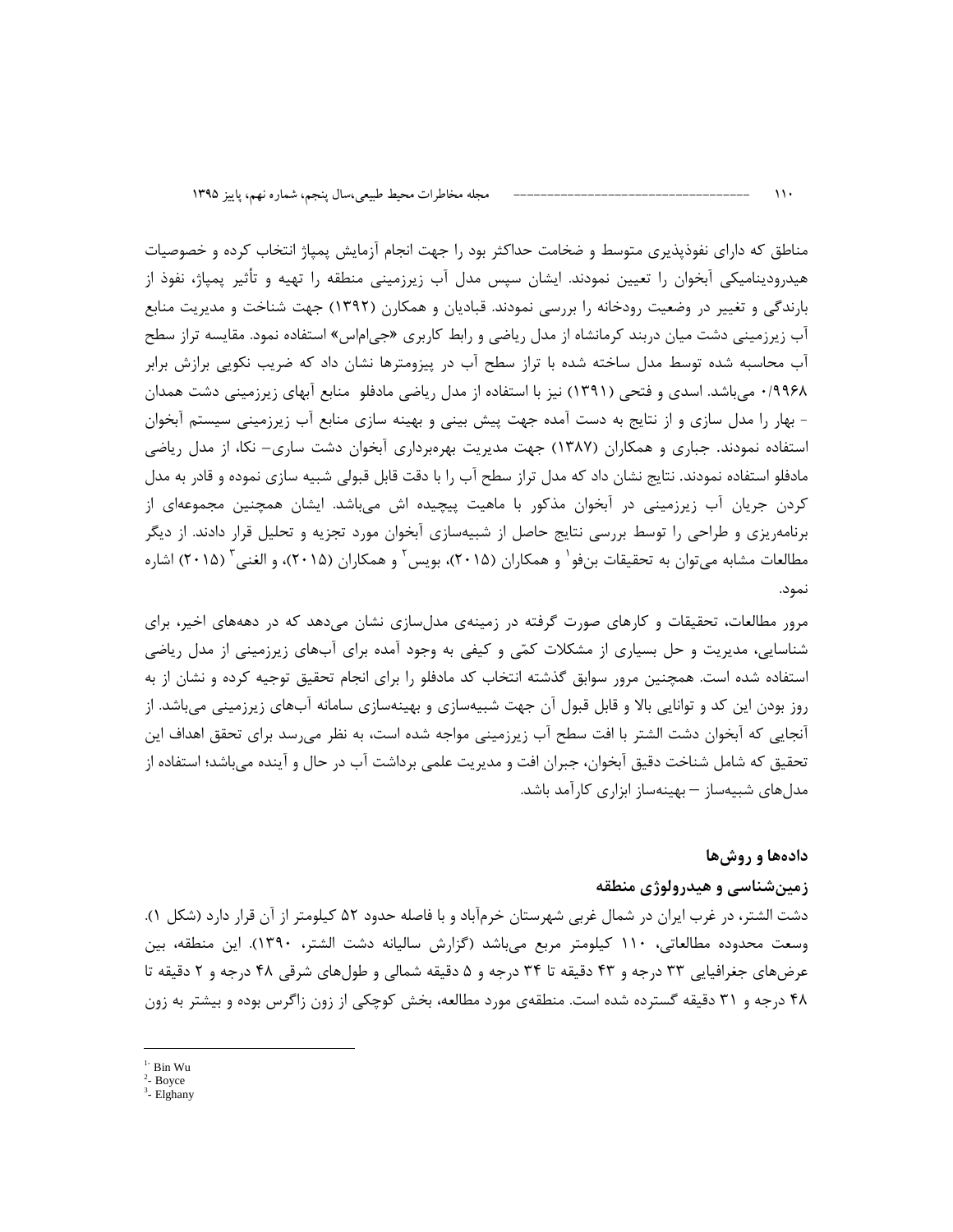مرتفع یا رورانده نزدیک و از زون چینخورده فاصله میگیرد. از نظر زمانی، قدیمیترین سازند شناخته شده در منطقهی مورد مطالعه، مجموعهی رادیولاریتی ژوراسیک است که روی آنها آهکهای سفید رنگ و همچنین آهکهای آآلیتی مزوزوئیک متعلق به دوران دوم قرار گرفته است که همه در زون خرد شدهی زاگرس واقع میباشند. آبرفتهای کهن و پادگانهها یا تراسهای بلند متعلق به دورهی کواترنر و آبرفتهای جوان که تشکیل آبخوانهای آبرفتی را میدهند نیز جوانترین تشکیلات منطقه میباشند. متوسط بارندگی سالانهی این محدوده در یک دورهی شاخص ۳۵ ساله (۱۳۴۵ – ۱۳۸۰)، ۵۵۴ میلیمتر بوده است (گزارش هواشناسی الشتر، ۱۳۸۲). متوسط بارش در محدودهی مطالعاتی الشتر طی سالهای اخیر (۸۷–۱۳۸۰)، حدود ۴۷۱ میلیمتر است که نشاندهندهی کاهش بارندگی در سالهای اخیر میباشد. محدودهی مطالعاتی الشتر از نظر هیدرولوژیکی، شامل حوضهی آبریز رودخانهی الشتر تا محل الحاق به رودخانهی هررود میباشد که از دامنههای جنوبی رشته ارتفاعات گرین سرچشمه گرفته است(گزارش هیدرولوژی دشت الشتر، ۱۳۸۲). با توجه به نتایج حاصل از حفاری چاههای بهرهبرداری، پیزومترها و چاههای اکتشافی، به طور کلی سفرهی اصلی دشت آبرفتی الشتر از نوع آزاد بوده و از رسوبات آبرفتی تشکیل شده است (گزارش هیدروژئولوژی دشت الشتر، ۱۳۸۲).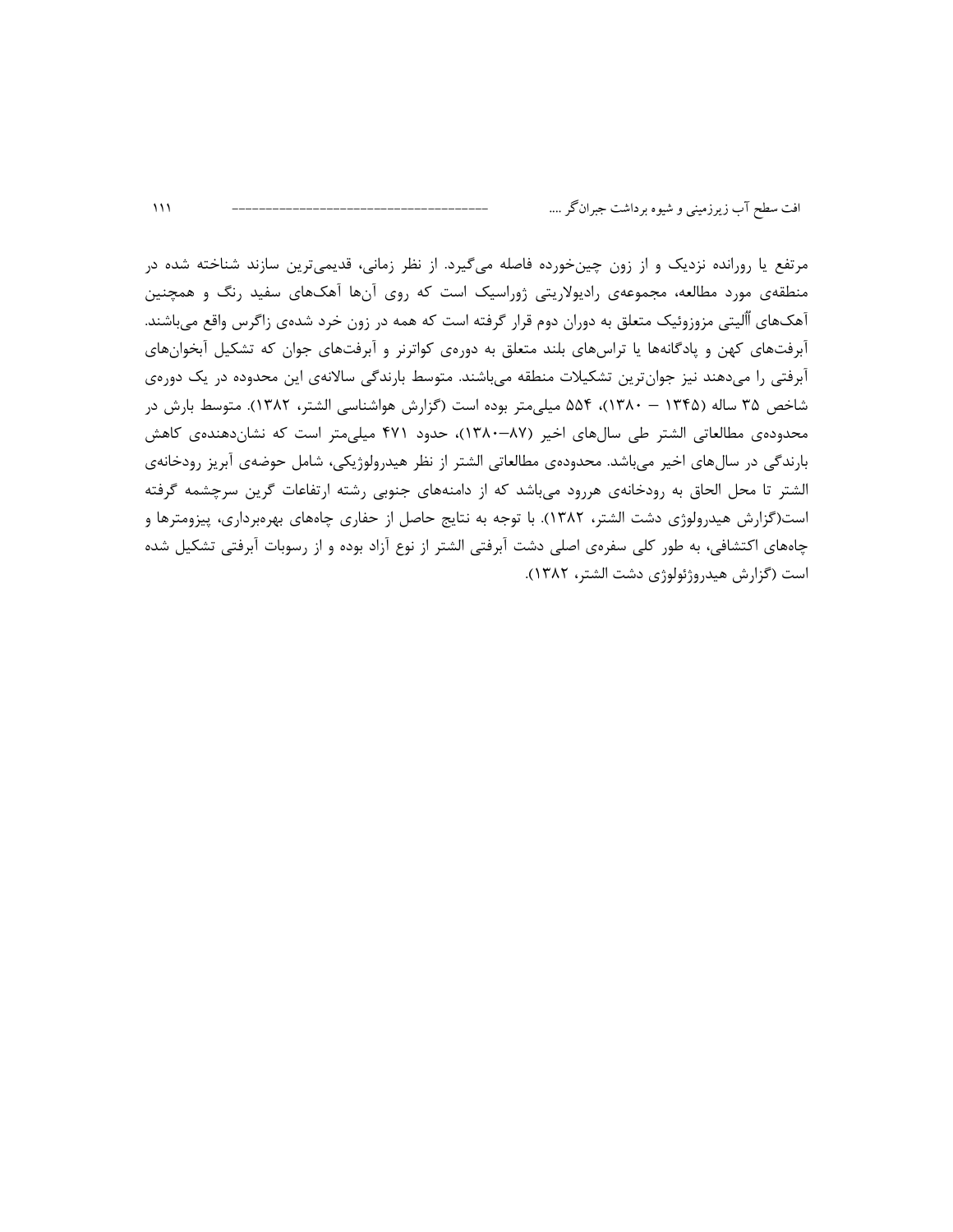

مجله مخاطرات محيط طبيعي،سال پنجم، شماره نهم، پاييز ۱۳۹۵

شكل ۱: موقعیت جغرافیایی و نقشه زمینشناسی منطقه مورد مطالعه (*گزارش هیدروژئولوژی دشت الشتر، ۱۳۸۲*)

مدل مفهومی آبخوان مدل مفهومی تهیه شده، پایه و اساس کار مدلسازی میباشد و صحت نتایج نهایی مدل و تطابق آن با واقعیتهای صحرایی بستگی زیادی به دقت و صحت مدل مفهومی دارد. از جمله ویژگیهایی که در تبیین و شناخت آبخوان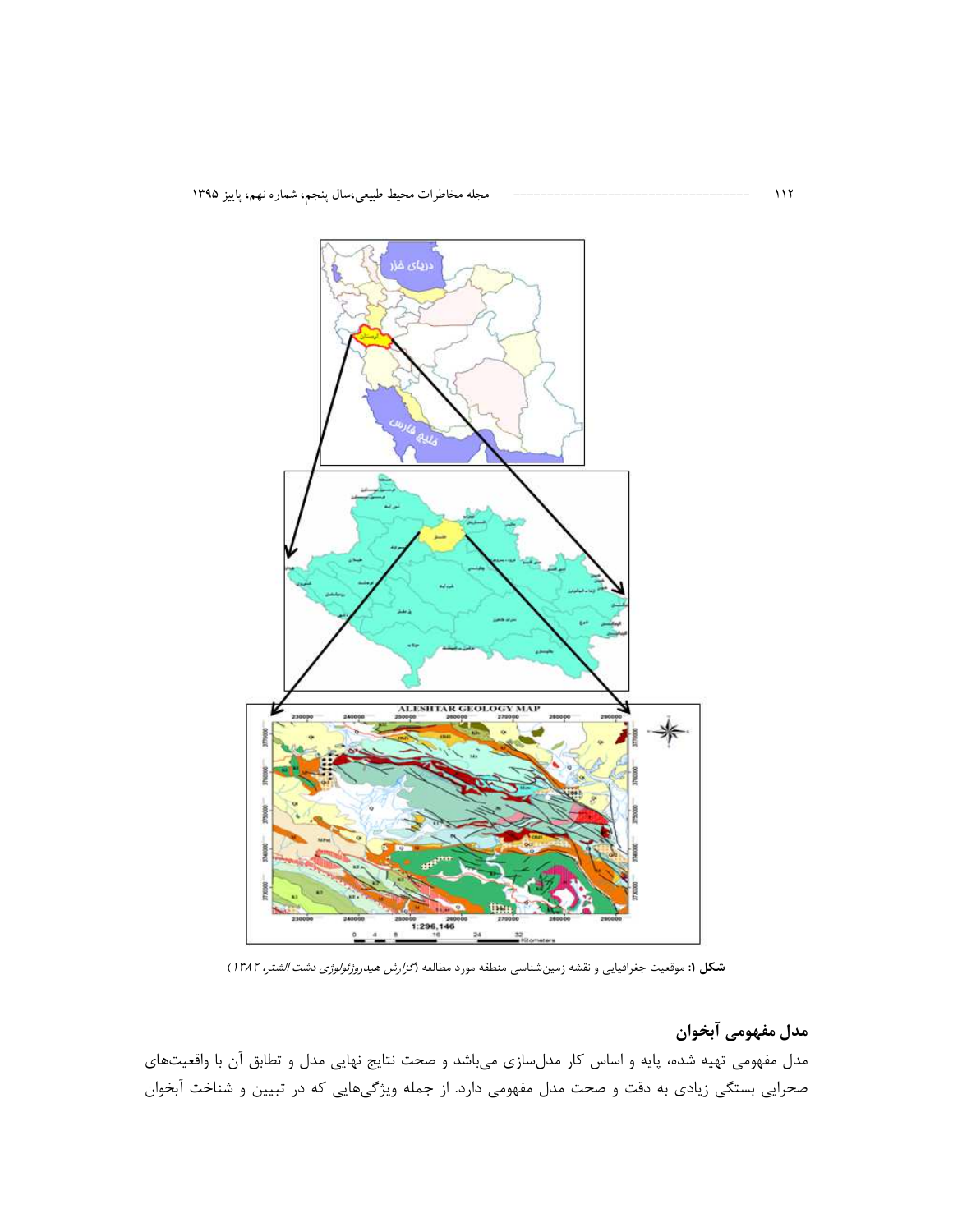جهت طراحی و ساخت مدل مفهومی به کار گرفته میشوند؛ عمق آب در محدودهی آبخوان، شکل هندسی آبخوان، بیلان آب زیرزمینی و مؤلفههای اصلی آن و ضرایب هیدرودینامیکی میباشد.

**ضرایب هیدرودینامیکی آبخوان:** ضریب ذخیره و قابلیت انتقال آبخوان از آزمایشهای پمپاژ صورت گرفته بر چاه-های اکتشافی و پیزومترهای مرتبط با آنها استخراج شدهاند که اطلاعات مربوط به این آزمونها در جدول ۱ نشان داده شدهاند.

**منحنیهای همءمق آب زیرزمینی:** دادههای لازم برای رسم منحنیهای همعمق آب زیرزمینی، عمق آب از سطح زمین می باشد که با استفاده از اندازهگیری سطح آب در پیزومترهای موجود در منطقه ثبت شدهاند. نقشه همءمق آب زيرزميني دشت الشتر بر اساس آمار ساليانه عمق آب رسم شده است (شكل ٢).

| ضریب انتقال (مترمربع بر روز) | ضريب ذخيره | چاہ اکتشافی |
|------------------------------|------------|-------------|
| ۱۵۶۰                         | $\cdot/$   | رضاآباد     |
| ۱۱۰۰                         | $\cdot/$   | دهرام       |
| ۸۴۰                          | .19        | كهريز       |
| ۹۹۰                          | .195       | جهان آباد   |

جدول ١: ضرايب هيدروديناميكي آبخوان دشت الشتر در محل چاههاي اكتشافي (*كزارش هيدروژئولوژي دشت الشتر، ١٣٨٢*)



شکل۲: نقشه همءمق آب سطح زیرزمینی دشت الشتر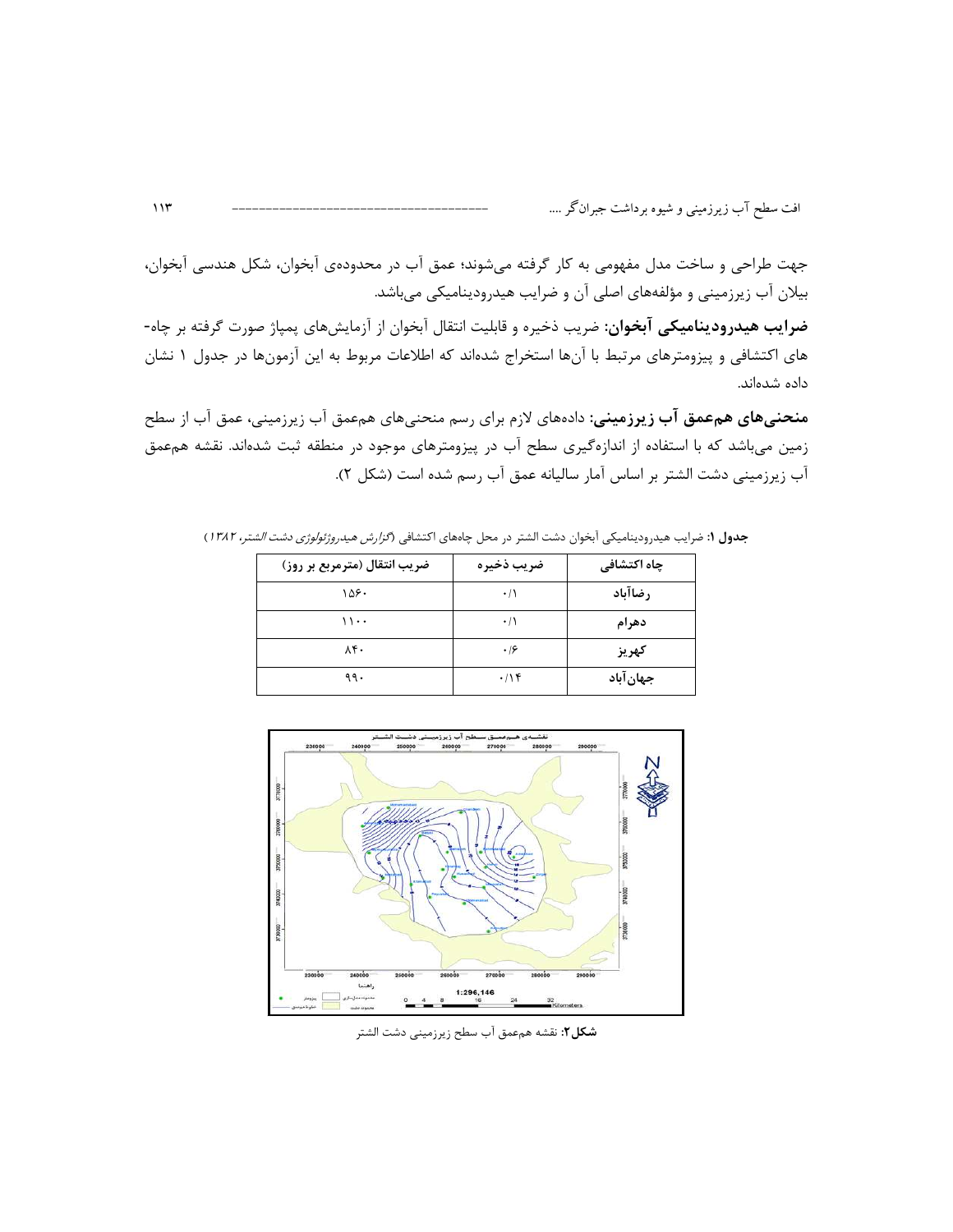هیدروگراف واحد دشت و شناسایی ماه پایه: هیدروگراف چاه، تغییرات سطح آب چاه را در مدت زمانهای مشخص نشان میدهد. هیدروگراف واحد یا متوسط، معرف لایه آبدار منطقه است. بنابراین منظور از هیدروگراف واحد، هیدروگرافی است که به کمک کلیه هیدروگرافهای چاههای اکتشافی منطقه تهیه میشود (شمسایی، ۱۳۷۶). بنابراین با استفاده از آمار تراز آب در دورهی آماری ۸۸–۱۳۸۱، و محاسبه مساحت تحت تأثیر هر پیزومتر، تغییرات متوسط عمق آب (افت معادل ۴ متر در طول این دوره آماری) به دست آمد. (شکل ۳).

**تعیین مؤلفههای بیلان آب زیرزمینی**: برای محاسبه بیلان هر منطقه باید مقدار آب ورودی به منطقه و خروجی از آن را محاسبه کرده و بر اساس آنها تغییر در مقدار آب ذخیره را شناسایی کرد. جدول ۲ مؤلفههای بیلان آب زیرزمینی را نشان می دهد. تعداد ۱۸ چشمه و ۲۱۸ حلقه چاه بهرهبرداری فعال در محدوده مدلسازی منطقه مورد مطالعه قرار دارد. با توجه به اقلیم منطقه و پوشش سطح زمین، میزان تغذیه از طریق ریزشهای جوی در منطقه الشتر ۱۵ درصد میانگین بارندگی سالانه تخمین زده شد. میزان برگشت آب از چاهها و چشمههای کشاورزی معادل ۲۰ درصد تخلیه آنها، و از جاههای شرب و صنعت، با توجه به نوع دفع پساب و نوع صنعت به ترتیب ۷۰ و ۶۰ درصد تخلیه آنها تخمین زده شده است (شمسایی، ۱۳۸۳؛ گزارش مدلسازی دشت الشتر، ۱۳۸۲) مقدار تغذیه از ورودی آب زیرزمینی و رودخانه نیز بر اساس هدایت هیدرولیکی آبخوان و وضعیت بستر رودخانه و سطح آب آن نسبت به سطح آب زیرزمینی وارد مدل شده است.

تبخیر و تعرق از آب زیرزمینی به عمق سطح آب، نوع بافت خاک، درجه حرارت محیط، پوشش گیاهی، رطوبت نسبی و غلظت املاح آب بستگی دارد و هر چه سطح آب زیرزمینی به سطح زمین نزدیکتر باشد؛ مقدار تبخیر از آب زیرزمینی بیشتر میشود. بر این اساس با توجه به نقشه همءمق سطح آب زیرزمینی (شکل ۲) تبخیر آب زیرزمینی در محدوده آبخوان الشتر بیشتر در نواحی مرکزی و جنوبی رخ میدهد.



شکل ۳: هیدروگراف واحد آبخوان دشت الشتر و تغییرات سطح آب زیرزمینی و بارش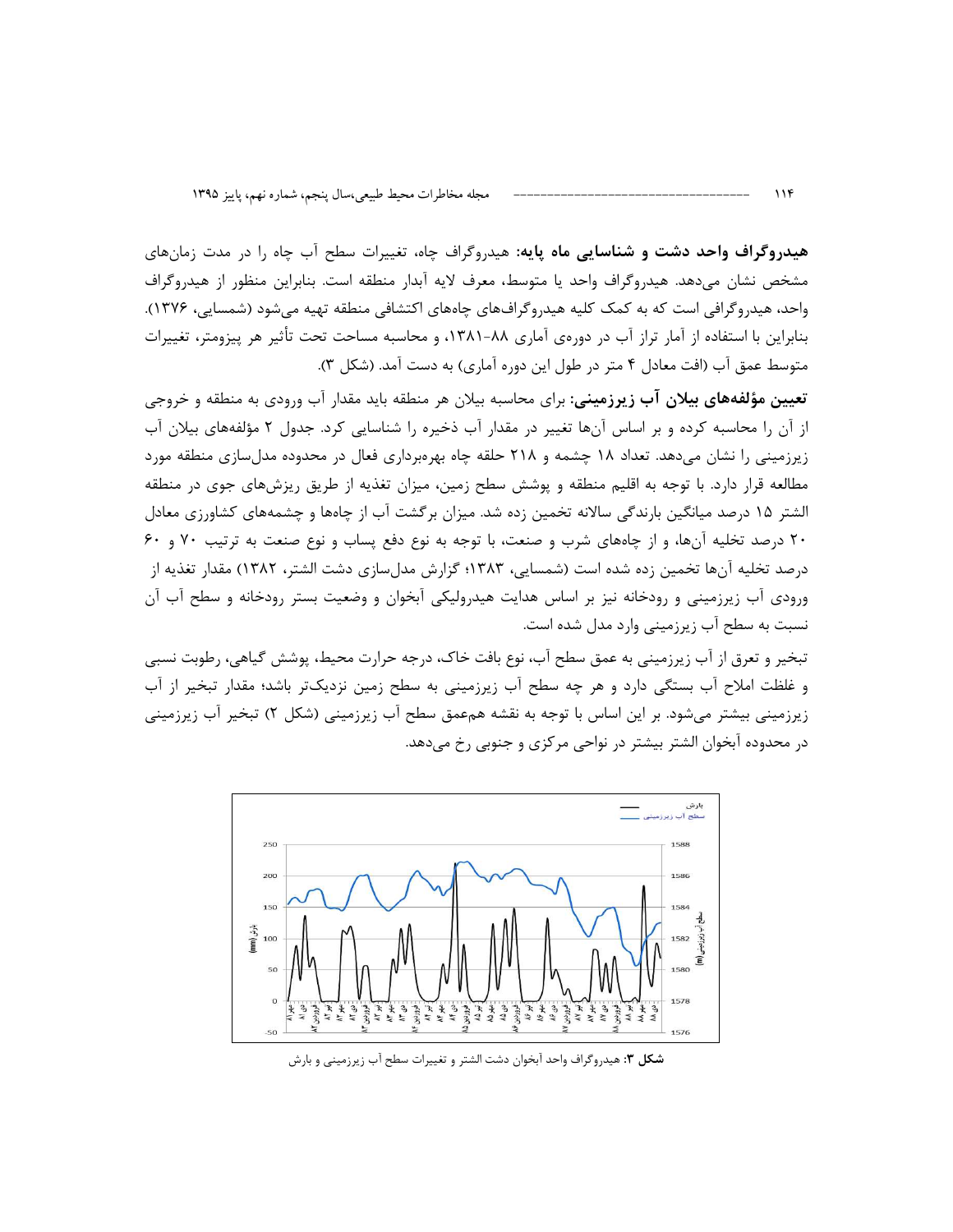افت سطح آب زیرزمینی و شیوه برداشت جبران گر ….

|                | مؤلفههاى تغذيه | تغذیه از طریق بارندگی                |  |  |
|----------------|----------------|--------------------------------------|--|--|
| مؤلفەهاى بيلان |                | تغذیه از طریق آب برگشتی چاههای تخلیه |  |  |
| آب زیرزمینی    |                | چاەھاي بھرەبردارى                    |  |  |
|                | مؤلفههاى تخليه | تبخير                                |  |  |
|                |                | جشمهها                               |  |  |

**جدول ۲**: مؤلفههای بیلان آب زیرزمینی

**وضعیت هندسی آبخوان**: وضعیت هندسی آبخوان تعریف کنندهی اندازه و شکل مدل است. اطلاعات مربوط به سنگ کف آبخوان الشتر از تلفیق دادههای حاصل از مطالعات ژئوفیـزیکی و دادههای مربوط به چاههای اکتشافی فراهم شـد. اطلاعات مربوط به توپوگرافی سطحی آبخوان که در واقع مرز بالایی آبخوان را تشکیل میدهد؛ با استفاده از نقشههای توپوگرافی ۱/۲۵۰۰۰۰ و ۱/۵۰۰۰۰۰ به دست آمد.

**شرایط مرزی** ٔ: عموماً در اکثر پروژههای مدلسازی آب زیرزمینی ترجیح داده میشود که مرزهای خارجی مدل، به صورت مرزهای فیزیکی واقعی باشند (کرسیک،۱۳۸۱). علاوه بر مرزهای فیزیکی فاقد جریان، نوع دیگر شرایط مرزی تعریف شده برای این پروژه، مرز با بار آبی عمومی میباشد که برای شبیهسازی نقاط ورودی و خروجی استفاده شده است.

**شرایط اولیه** ٔ: شرایط اولیه از دو نظر مکانی و زمانی در مدلسازی تعریف میگردد. در شرایط پایدار باید بارهای هیدرولیکی در سلولهای با بار هیدرولیکی ثابت، مقادیر واقعی باشند. از همین رو بار اولیه وارد شده به مدل در شرایط پایدار، بار هیدرولیکی آبخوان در یک ماه پایدار با کمترین تغییرات میباشد. بر همین اساس آمار سطح آب در آبان ۱۳۸۶ به عنوان مقادیر بار اولیه در شرایط پایدار وارد مدل گردید. همچنین جهت جلوگیری از ایجاد خطا، از بارهای هیدرولیکی به دست آمده از واسنجی حالت پایدار، به عنوان شرایط اولیه برای حالت ناپایدار استفاده شد.

ت**ھیه مدل ریاضی**: پس از ساخت مدل مفھومے، مدل ریاضے منطقه تھیه مے *گ*ردد. در این تحقیق برای بیان مدل مفهومی ساخته شده در قالب معادلات ریاضی، از میان روشهای مختلف، حل عددی به شیوه تفاضل محدود استفاده شده است.

**انتخاب کد رایانهای**: پس از تبیین مدل ریاضی یک کد رایانهای که شامل الگوریتمی جهت حل دستگاه معادلات مدل ریاضی به روشهای مختلف، می باشد؛ انتخاب می گردد. در این تحقیق جهت حل معادلات از کد رایانهای مادفلو استفاده شده است.

طراحی مدل عددی در نرمافزار «جی ام اس» این مرحله شامل گامهای اصلی می باشد:

<sup>&</sup>lt;sup>1</sup>- Boundary Conditions

 $2$ - Initial Conditions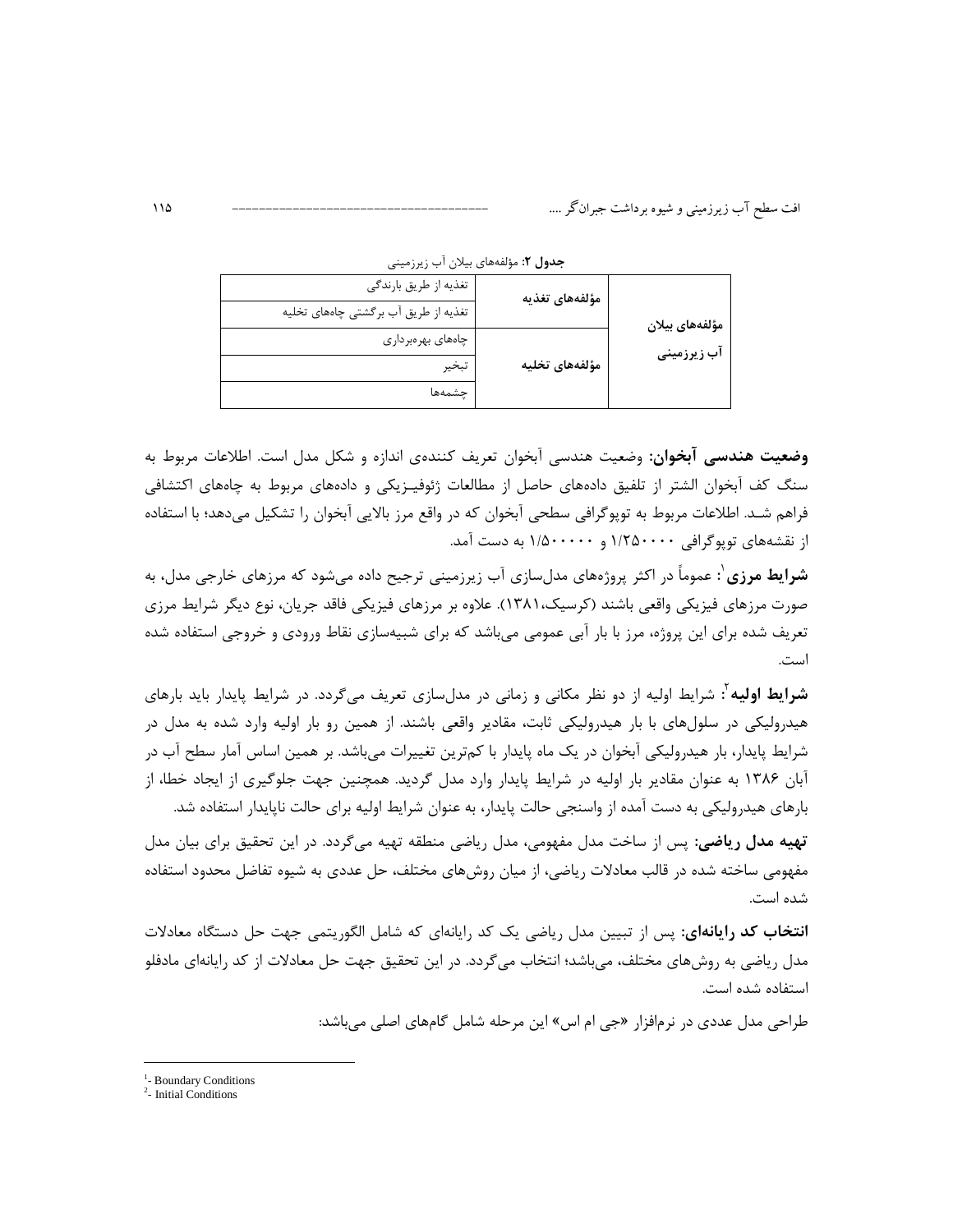**انتخاب دورههای تنش و گامهای زمانی:** انتخاب دورهی تنش مناسب با داشتن یک دوره آماری طولانی و رسم هیدروگراف واحد آب زیرزمینی امکان پذیر می باشد. در این تحقیق، از یک دوره آماری ۳۰ ساله (۱۳۸۹-۱۳۵۹) مربوط به عمق سطح آب استفاده شده است. برای شرایط پایدار، آبان ماه سال ۱۳۸۶ و برای دوره ناپایدار نیز دوره تنش به صورت ١٢ دورەي يک ماهه (آذر ١٣٨۶ تا آبان ١٣٨٧) به مدل معرفي شده است.

**شبکهبندی محدودهی مدلسازی**: شبکهبندی منطقهی مدل، اولین نقطهی شروع در طراحی واقعی مدل رایانهای است (کرسیک، ۱۳۸۱). با توجه به اطلاعات موجود درباره آبخوان، برای این تحقیق سلولهایی با ابعاد ۲۰۰ متر برای شبكەبندى انتخاب گرديد.

تعریف لایههای اطلاعاتی مدل بر اساس مدل مفهومی: تهیه و ساخت هر یک از لایههای مدل مفهومی به شرايط آبخوان، منابع آبي موجود، و سليقه مدلساز بستگي دارد. شكل ۴، لايههاي اطلاعاتي مختلف را نشان ميدهد. **لایه محدودهی آبخوان:** شامل محدودهای از دشت میباشد که مدلسازی خواهد شد.

لایهی چاههای پیزومتری: شامل تراز آب ثبت شده در ۱۸ پیزومتر سالم موجود در محدودهی مدل برای شرایط پایدار (آبان ۱۳۸۶) و ناپایدار (آذر ۱۳۸۶ تا آبان ۱۳۸۷) میباشد.

لای**هی اطلاعاتی چاهها:** شامل میزان تخلیه خالص چاههای موجود در محدودهی مدل آبخوان الشتر برای دو شرایط یایدار و نایایدار است.

**لایهی رودخانه:** جهت تأثیر تغذیهی ناشی از ورود آب رودخانه به آبخوان، رودخانه با تعداد ۱۴۸ حلقه چاه فرضی جايگزين گرديد.

لایهی تغذیه: در حالت پایدار، مقادیر مربوط به بارشهای جوی در آبان ۸۶ (ماه پایدار)، به عنوان دادههای اولیه برای ایجاد این لایه استفاده گردید. در حالت ناپایدار نیز میزان تغذیه از این طریق برای یک دورهی دوازده ماهه (آذر ۱۳۸۶ تا آبان ۱۳۸۷) محاسبه و به مدل وارد گردید.

لایهی تبخیر: میزان تبخیر از سطح آبخوان در دورهی پایدار، میزان تبخیر طی آبانماه ۱۳۸۶ و در دورهی ناپایدار، میزان تبخیر طی ماههای مختلف (آذرماه ۱۳۸۶ تا آبان ماه ۱۳۸۷) محاسبه و به مدل وارد گردید.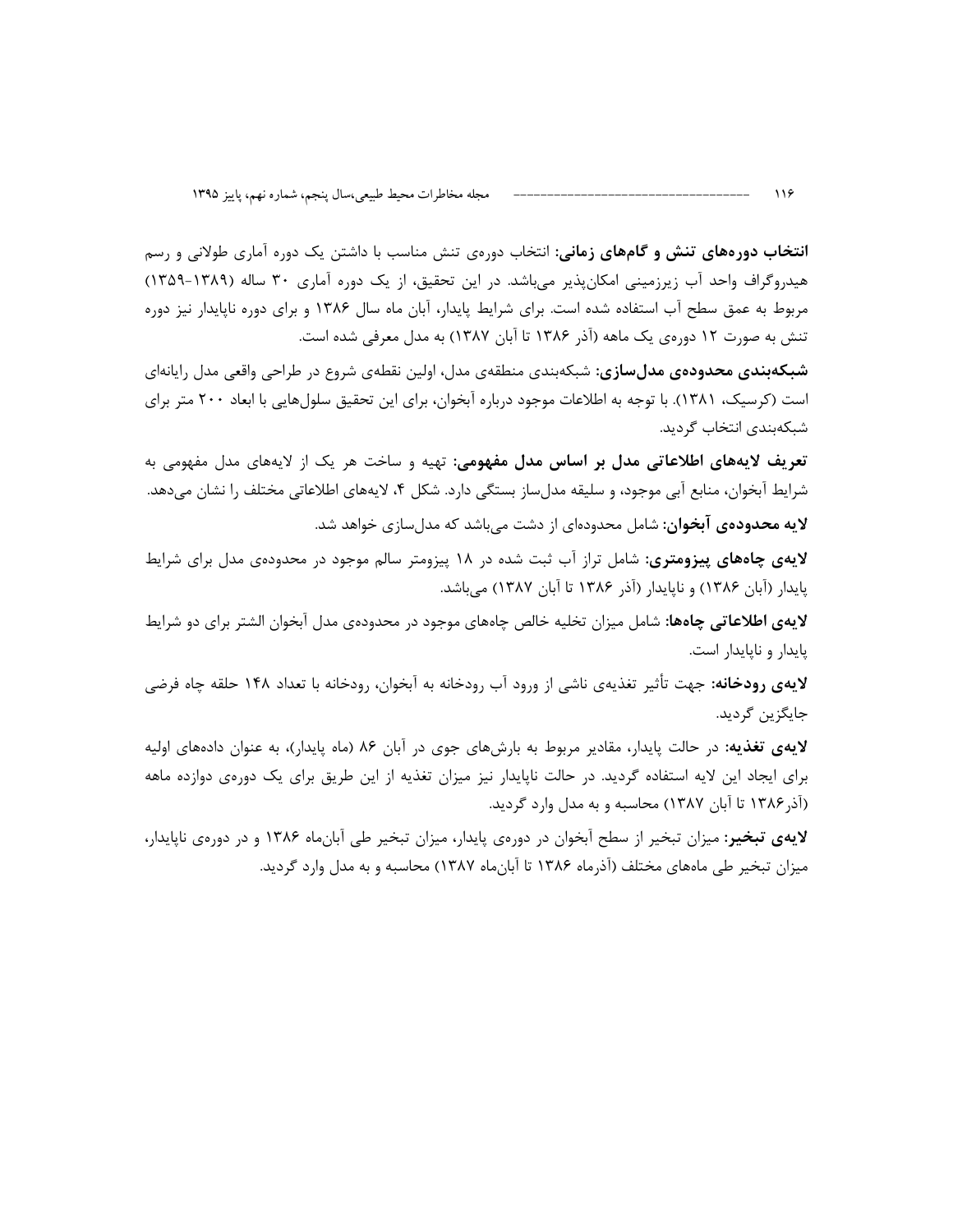

شكل ۴: لايههاي اطلاعاتي مختلف مدل بر اساس مدل مفهومي آبخوان

لایه شرایط مرزی: مرزهایی که شرایط مرزی آبخوان را تشکیل دادهاند؛ شامل مرزهای جانبی، مرزهای فوقانی و مرزهای تحتانی آبخوان میباشند.

لای**هی هدایت هیدرولیکی**: برای تهیه این لایه، از اطلاعات به دست آمده از آزمونهای پمپاژ و چاههای اکتشافی استفاده گردید (شکل ۵).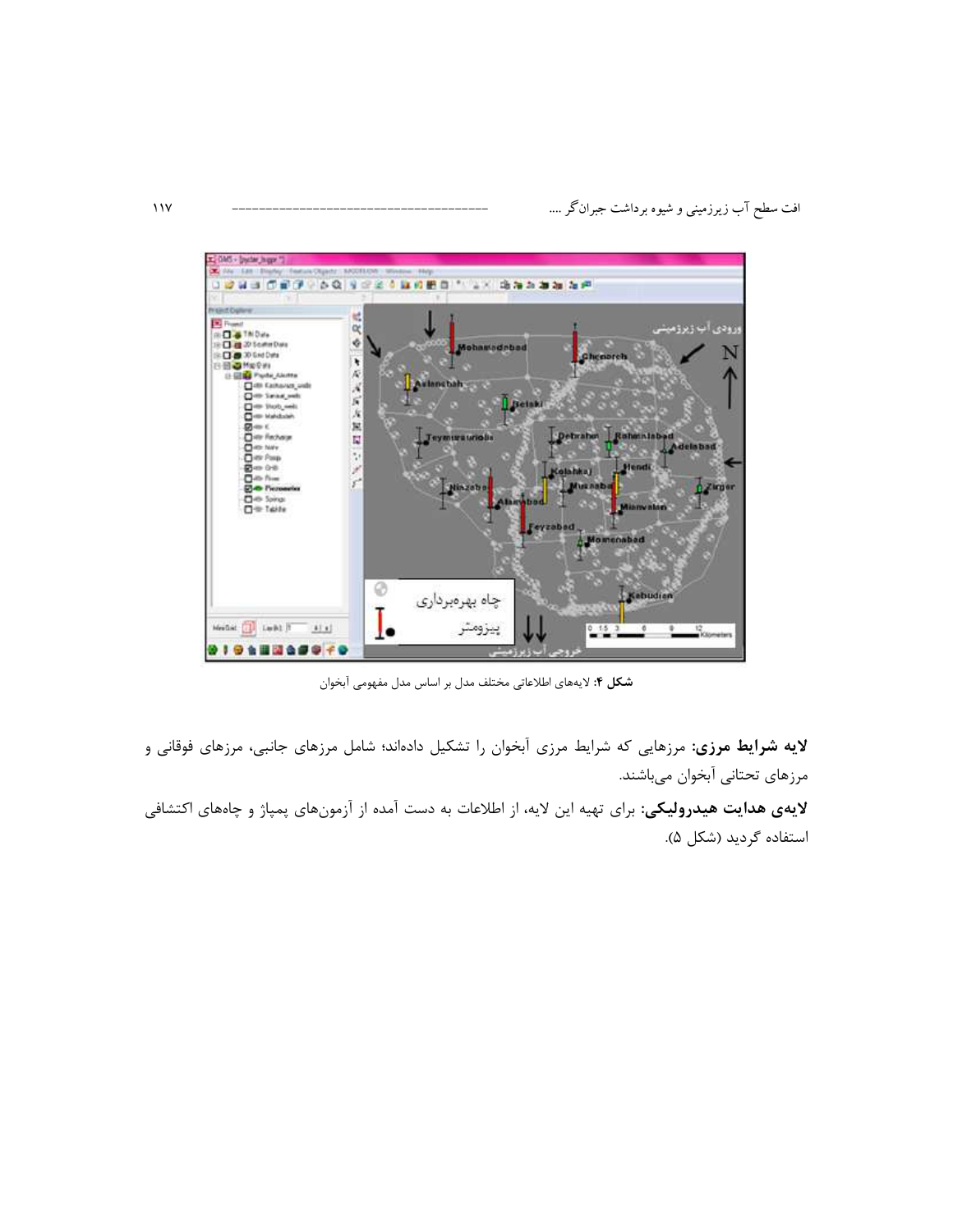

شکل ۵: لایه هدایت هیدرولیکی (بر حسب متر بر روز)

**اجرای آزمایشی مدل**: پس از تخصیص صحیح پارامترهای مختلف به هر سلول و انتخاب بسته محاسباتی، به منظور شناسایی مشکلات و خطاهای احتمالی، حداقل یک بار مدل اجرا گردید تا در صورت نیاز نسبت به رفع این گونه مشكلات اقدام گردد.

واسنجى حالت يايدار پس از اولین اجرای موفق، مدل ساخته شده برای حالت پایدار به روش سعی و خطا واسنجی گردید. واسنجی عبارت است از فرایندِ یافتن مجموعهای از پارامترهای هیدروژئولوژی، شرایط مرزی، و تنشها، که نتایج حاصل از آن، به صورت بسیار نزدیکی بر اندازهگیریهای صحرایی بار هیدرولیکی و جریانهای آب زیرزمینی تطابق دارد (اندرسون و وسنر ٰ، ۱۹۹۲). در طی این واسنجی، پارامترهای مختلف از جمله هدایت هیدرولیکی، شرایط مرزی، میزان جریانهای ورودی و خروجی، و تغذیه و تخلیه، تغییر داده شد تا کمترین میزان خطا به دست آید. برای این تحقیق محدوده خطای ۱/۵± به مدل معرفی گردید. جدول ۳ مقایسه به روش محاسبات آماری با استفاده از سه معیار، شامل خطای ریشه متوسط مربعات ( آر ام اس <sup>۲</sup>)٬ خطای متوسط (ام ای <sup>۳</sup>) و خطای متوسط مطلق (ام ای ای <sup>۴</sup> را در اولین اجرای مدل و نیز در مدل واسنجی شده نهایی نشان می دهد.

- <sup>2</sup>- RMS: Root Mean Squared Error
- $3$  ME: Mean Error

<sup>&</sup>lt;sup>1</sup>- Anderson & Woessner

<sup>&</sup>lt;sup>4</sup>- MAE : Mean Absolute Error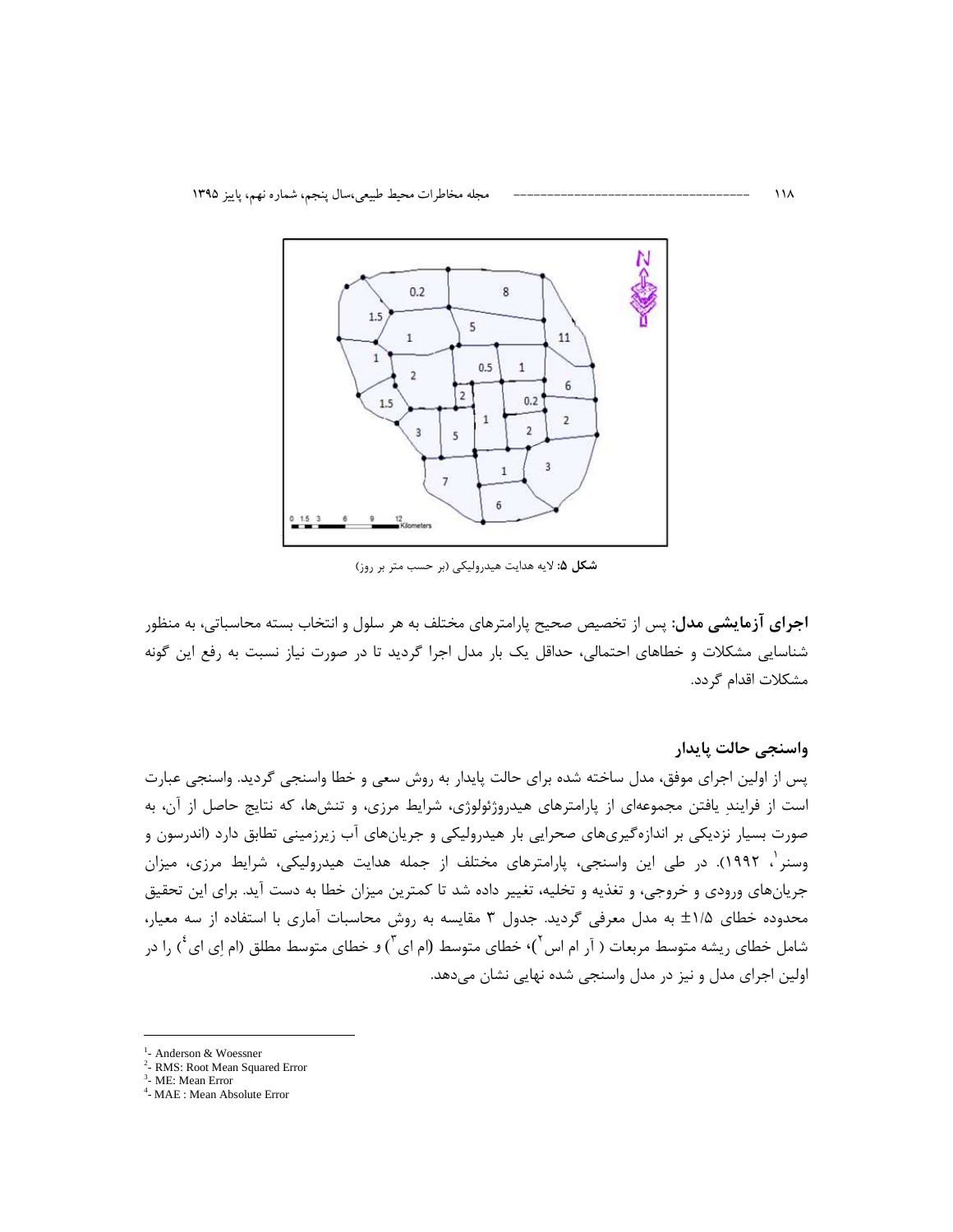| دورەى واسنجى       | معيار واسنجى                       | مقدار              |
|--------------------|------------------------------------|--------------------|
| اولين دوره         | خطای ریشه متوسط مربعات ( آر ام اس) | $f/\Delta \cdot 7$ |
|                    | خطای متوسط (ام ای)                 | ۱/۸۱۳              |
|                    | خطای متوسط مطلق (ام اِی ای)        | <b>Y/V۳V</b>       |
| پايان مرحله واسنجى | خطای ریشه متوسط مربعات ( آر ام اس) | .791Y              |
| (أخرين دوره)       | خطای متوسط (ام ای)                 | ۰/۲۲۲              |
|                    | خطای متوسط مطلق (ام اِی ای)        | ۰/۵۹۲              |

جدول ۳: مقايسه نتايج واسنجى به روش محاسبات آماري

### واسنجى حالت ناپايدار

پس از واسنجی مدل ساخته شده در حالت پایدار، مدل مفهومی برای حالت ناپایدار نیز ساخته می شود. برای واسنجی مدل ساخته شدهی منطقه الشتر در شرایط ناپایدار، از دادههای سطح آب ۱۸ پیزومتر واقع در محدوده مطالعاتی استفاده شده است. در این تحقیق، بازهی زمانی استفاده شده برای واسنجی دورهی ناپایدار از ابتدای آذر ۱۳۸۶ تا پایان آبان ۱۳۸۷، میباشد. جهت بررسی و مقایسه نتایج واسنجی از روش محاسبات آماری یا آنالیز باقی-ماندهها استفاده گردید (جدول ۴).

جدول ۴: مقايسه نتايج واسنجي شرايط ناپايدار با روش محاسبات آماري

| دورەی واسنجى       | معيار واسنجى                       | مقدار                |
|--------------------|------------------------------------|----------------------|
| اولين دوره         | خطای ریشه متوسط مربعات ( آر ام اس) | 1YY/T90              |
|                    | خطای متوسط (ام ای)                 | $-\Delta$ 1/189      |
|                    | خطای متوسط مطلق (ام اِی ای)        | <b>ASITSV</b>        |
| پايان مرحله واسنجى | خطای ریشه متوسط مربعات ( آر ام اس) | .7797                |
| (أخرين دوره)       | خطای متوسط (ام ای)                 | .1.84                |
|                    | خطای متوسط مطلق (ام اِی ای)        | $\cdot$ /۳ $\cdot$ Y |

#### صحتسنجى

پس از واسنجی مدل در حالت پایدار و ناپایدار، مدل وارد مرحلهی صحتسنجی شده و میزان تطابق آن با شرایط واقعی و صحرایی بررسی و در صورت تطابق شرایط شبیهسازی شده با شرایط صحرایی، از مدل برای پیشبینیهای آینده استفاده میشود. پس از واسنجی مدل در حالت ناپایدار، مدل تهیه شده با استفاده از دادههای یک دوره زمانی ۱۲ ماهه (آذرماه ۱۳۸۷ تا انتهای آبانماه ۱۳۸۸) مورد صحتسنجی قرار گرفت تا صحت عملکرد مدل واسنجی شده ارزیابی گردد. جدول ۵، مقایسه به روش محاسبات آماری در مدل واسنجی شده و مدل صحتسنجی را نشان مىدھد.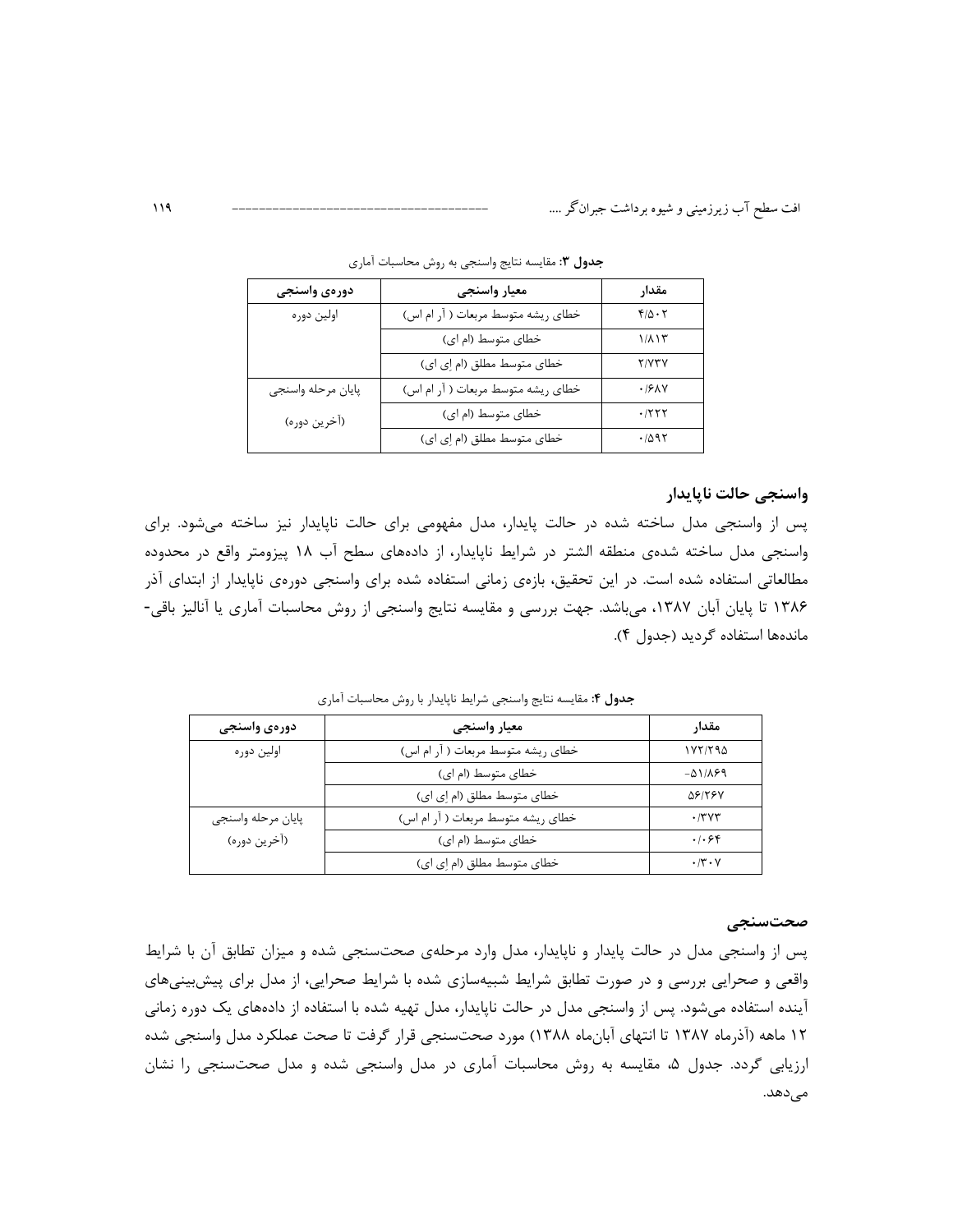| مرحله مورد نظر | معيار مقايسه                       | مقدار        |
|----------------|------------------------------------|--------------|
| مرحله واسنجى   | خطای ریشه متوسط مربعات ( آر ام اس) | .77Y         |
| مرحله صحتسنجي  | خطای ریشه متوسط مربعات ( آر ام اس) | $\cdot$ /yaq |

جدول ۵: مقایسه مدل واسنجی و صحتسنجی به روش محاسبات آماری

### پیش بینی

با پایان یافتن مرحلهی صحتسنجی و اطمینان به توانایی مدل ساخته شده در پیشبینی شرایط آیندهی آبخوان، فرایند پیشبینی انجام میگیرد. در این تحقیق، شرایط آیندهی آبخوان الشتر برای ۵ سال آتی (تا پایان آبان ۱۳۹۵) توسط مدل پیش بینی شده است. پس از اجرای مدل در این مرحله، جهت نمایش وضعیت آتی سطح آب در آبخوان، از خطوط همپتانسیل جریان آب زیرزمینی استفاده گردید. در شکل ۶، میزان افت و مناطقی که طی دوره پیشبینی، دچار افت خواهند شد؛ مشخص شده است.



**شکل ۶:** خطوط همافت و مناطق دچار افت طی دوره پیشبینی

### مديريت آبخوان

با توجه به نتایج مدل پیش بینی (نزدیک به ۳/۵ متر افزایش افت سطح آب در طی دوره مورد نظر)، ارائه راهکارهای مدیریتی به منظور کاهش میزان افت و جلوگیری از بحرانی شدن وضعیت آبخوان در بخشهایی که دچار افت شدیدی شدهاند و رفع معضلات آبخوان با صرف کمترین هزینهها ضروری می باشد. در این تحقیق جهت مدیریت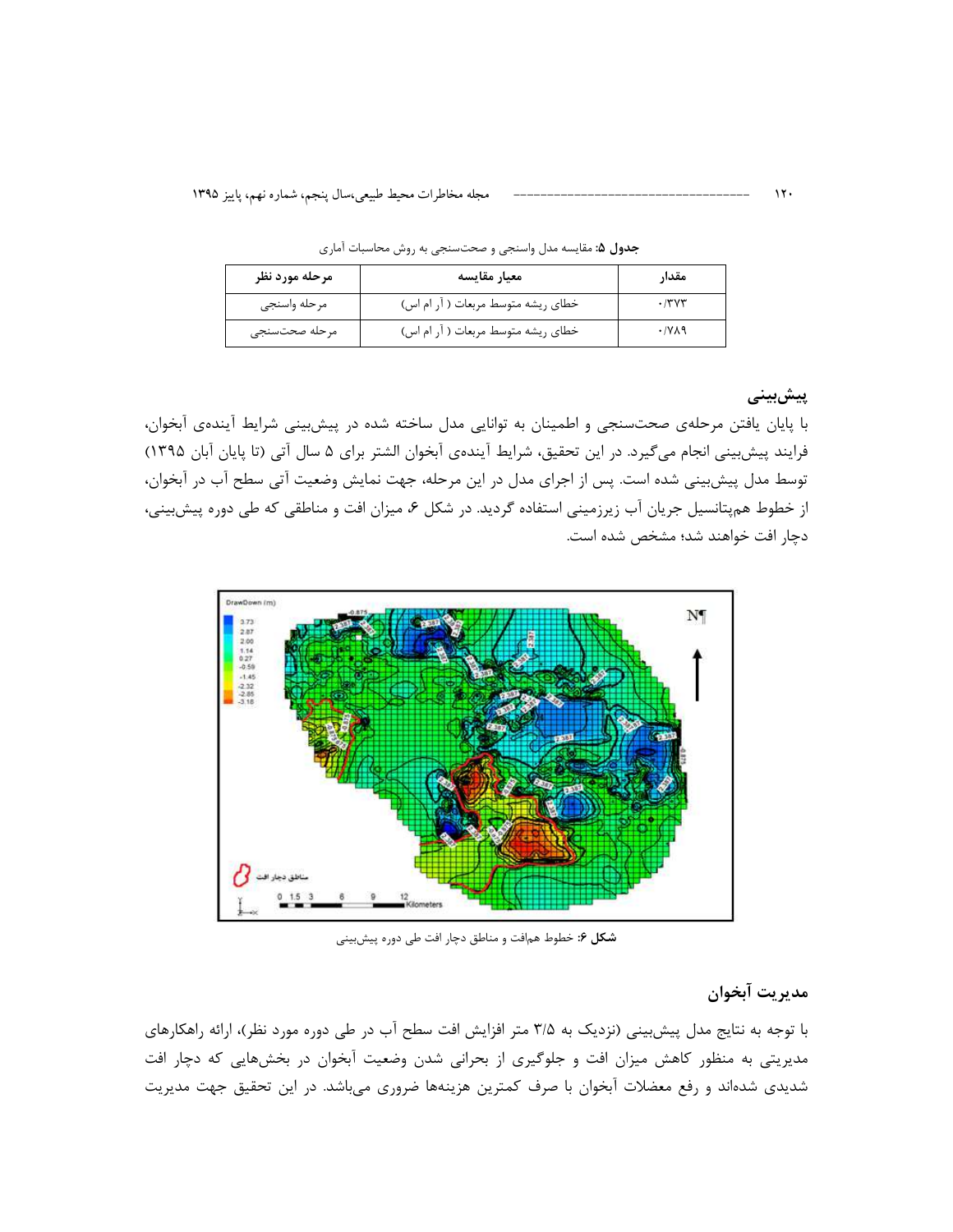آبخوان از مدل شبیهسازی-بهینهسازی استفاده شد؛ در مدل بهینهساز از کد رایانهای «جی دبلیو ام<sup>۰</sup>» که دارای قدرت تحلیل اقتصادی میباشد؛ استفاده گردید. با توجه به موارد بالا، نقاط جدید جهت احداث چاه جایگزین در منطقه مدلسازی مشخص شد (شکل ۷). همچنین جهت نیل به اهداف مدیریتی مقادیر پمپاژ از ۲۸ عدد چاه بهره-برداری موجود در محدوده افت، به میزان ۰۱، ۲۰، ۳۰، ۵۰ و ۷۰ درصد کاهش یافته و این میزان کاهش برداشت، از طریق پمپاژ آب از چاههای پیشنهادی جدید که خارج از محدوده افت قرار دارند؛ تأمین شده است (جدول ۶). در این تحقیق جهت بر آورده کردن اهداف مدیریتی مطرح شده، از کد رایانهای «جی دبلیو ام» به عنوان یک مدل تکمیلی استفاده شده است. نتایج اجرای مدل مدیریتی در دو راهبرد هیدرولیکی و اقتصادی در جداول ۷ و ۸ ارائه شدهاند.

| حجم کمینه آب برداشتی (مترمکعب) | درصد کاهش برداشت در هر راهکار |
|--------------------------------|-------------------------------|
| ٧λ٠                            | $\cdot$ $\frac{7}{2}$         |
| ۱۵۶۰                           | $\mathsf{r}\cdot\mathsf{r}$   |
| 774.                           | $\mathbf{r} \cdot \mathbf{r}$ |
| ۳۹۰۰                           | $\wedge \cdot \wedge$         |
| ۵۴۶۰                           | $v \cdot \gamma$              |

ج**دول ۶**: محدوده مطلوب حجم کل آب برداشتی از چاههای جایگزین



شکل ۷: موقعیت چاههای کاندید و نقاط پایش بار هیدرولیکی

 $111$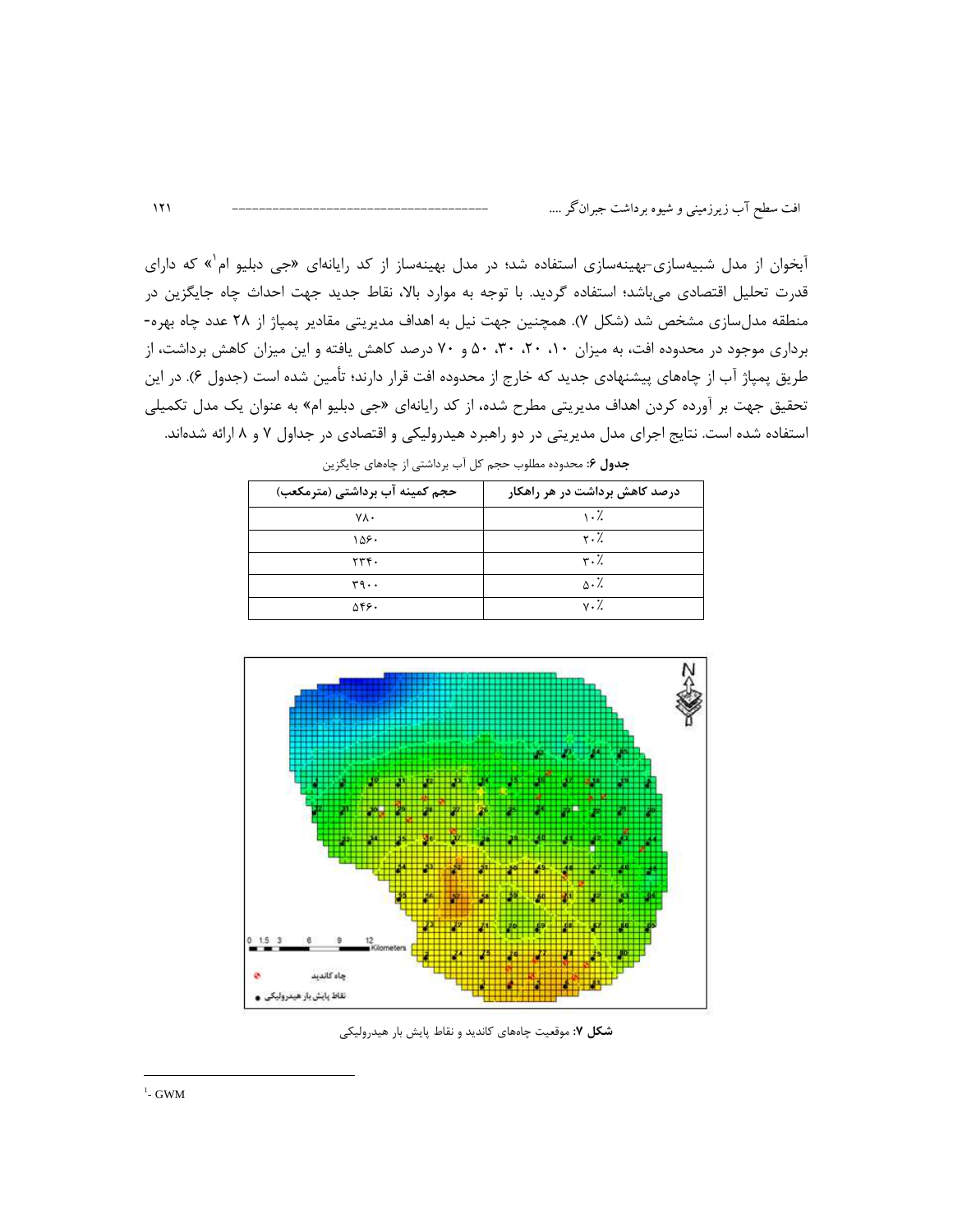#### درصد کاهش برداشت آب (درصد) راهكارها  $1.7.$  $\mathbf{r} \cdot \mathbf{A}$ ۳۰٪  $\Delta \cdot \frac{7}{2}$  $v \cdot \lambda$  $\overline{y}$ .. ۸۶۶  $1YTT$ برداشت سالانه از چاههای  $FTTT$ ۶۳۶۶ جايگزين (مترمكعب)

ج**دول ۷**: نتایج اجرای مدل مدیریتی در نرمافزار «جی دبلیو ام» برای راهبرد مدیریت هیدرولیکی

|  |  |  | <b>جدول ۱۸:</b> نتایج اجرای مدل مدیریتی در نرمافزار «جی دبلیو ام» برای راهبرد مدیریت اقتصادی |
|--|--|--|----------------------------------------------------------------------------------------------|
|--|--|--|----------------------------------------------------------------------------------------------|

| , اهکا, ها              | درصد کاهش برداشت آب (درصد) |      |              |      |                   |
|-------------------------|----------------------------|------|--------------|------|-------------------|
|                         | $\cdot$ %                  | ٪۳۰  | ٪۳۰          | ∴ه   | $v \cdot \lambda$ |
| برداشت سالانه از چاههای | ٧٨.                        | ۱۴۴۰ | $\mathbf{y}$ | ۳۹۰۰ | ۵۴۶۰              |
| جايگزين (مترمكعب)       |                            |      |              |      |                   |

#### نتايج و بحث

مدلهای شبیهسازی اصولاً به دلیل شرایط ناپایدار حاکم بر آبخوانها، باید در شرایط ناپایدار، کالیبره (واسنجی) شوند. هدایت هیدرولیکی، شرایط مرزی و پمپاژ از چاههای بهرهبرداری، مهمترین پارامترهایی بودند که مورد واسنجی قرار گرفتند. جهت بررسی مقادیر بهینه K، از مقایسه این مقادیر با مقادیر رایج K برای لیتولوژی چاههای اكتشافي منطقه استفاده شد. علاوه بر اين مقايسه، صحت مقادير هدايت هيدروليكي، با توجه به ضخامت اشباع آبخوان و ضریب قابلیت انتقال هر منطقه ارزیابی گردید. با نگاهی به ستون چینهشناسی هر چاه اکتشافی، و مقایسه K رایج برای ستون مذکور با K محاسبه شده برای هر منطقه، مشخص شد که ضریب نفوذپذیری به دست آمده با لیتولوژی و K رایج به دست آمده متناسب میباشد. به طور کلی مقادیر کم K در قسمتهای شرق و جنوب شرقی به لیتولوژی و رس فراوان موجود مربوط است که با ضرایب به دست آمده از آزمایش پمپاژ نیز هماهنگی داشته و با واقعیتهای صحرایی همخوانی دارد. مناطق نزدیک بستر رودخانه الشتر نیز به دلیل آبرفتی بودن منطقه و لیتولوژی ماسهای گرد شده آن، از ضریب نفوذپذیری بیشتری برخوردار است. مهمترین پارامترهایی که طی واسنجی دورهی ناپایدار بهینه شدند؛ ضریب ذخیره، میزان دبی ورودی و خروجی آب زیرزمینی از مرزها و میزان پمپاژ چاهها بودند. مقادیر اولیه ضریب ذخیره جهت ورود به مدل ناپایدار و شروع مرحله واسنجی، با توجه به لیتولوژی ضخامت اشباع و استفاده از جداول استاندارد و نیز نتایج آزمونهای پمپاژ تخمین زده شد. حداقل مقادیر بهینه شده S، ۰/۰۱ و مربوط به مناطق دارای ضخامت اشباع کم و با میزان رس فراوان میباشد. همچنین مقادیر حداکثر (۰/۲۸) به مناطق با نرخ تغذیه بالا و با ضخامت اشباع زیاد مربوط میباشد. مقایسه مقادیر به دست آمده برای این پارامتر نشان میدهد که مقادیر محاسبه شده به وسیله مدل از یک نزدیکی و تطابق نسبی با دادههای صحرایی برخوردار میباشد. پس از بهینهپایی مقادیر پمپاژ از چاههای بهرمبرداری، جهت تعیین میزان و چگونگی تأثیر خطای ناشی از تغییرات (افزایش و کاهش) میزان یمیاژ بر روی نتایج مدل، اقدام به افزایش و کاهش ۲۰، ۲۰، ۳۰ و ۴۰ درصدی میزان یمیاژ گردید.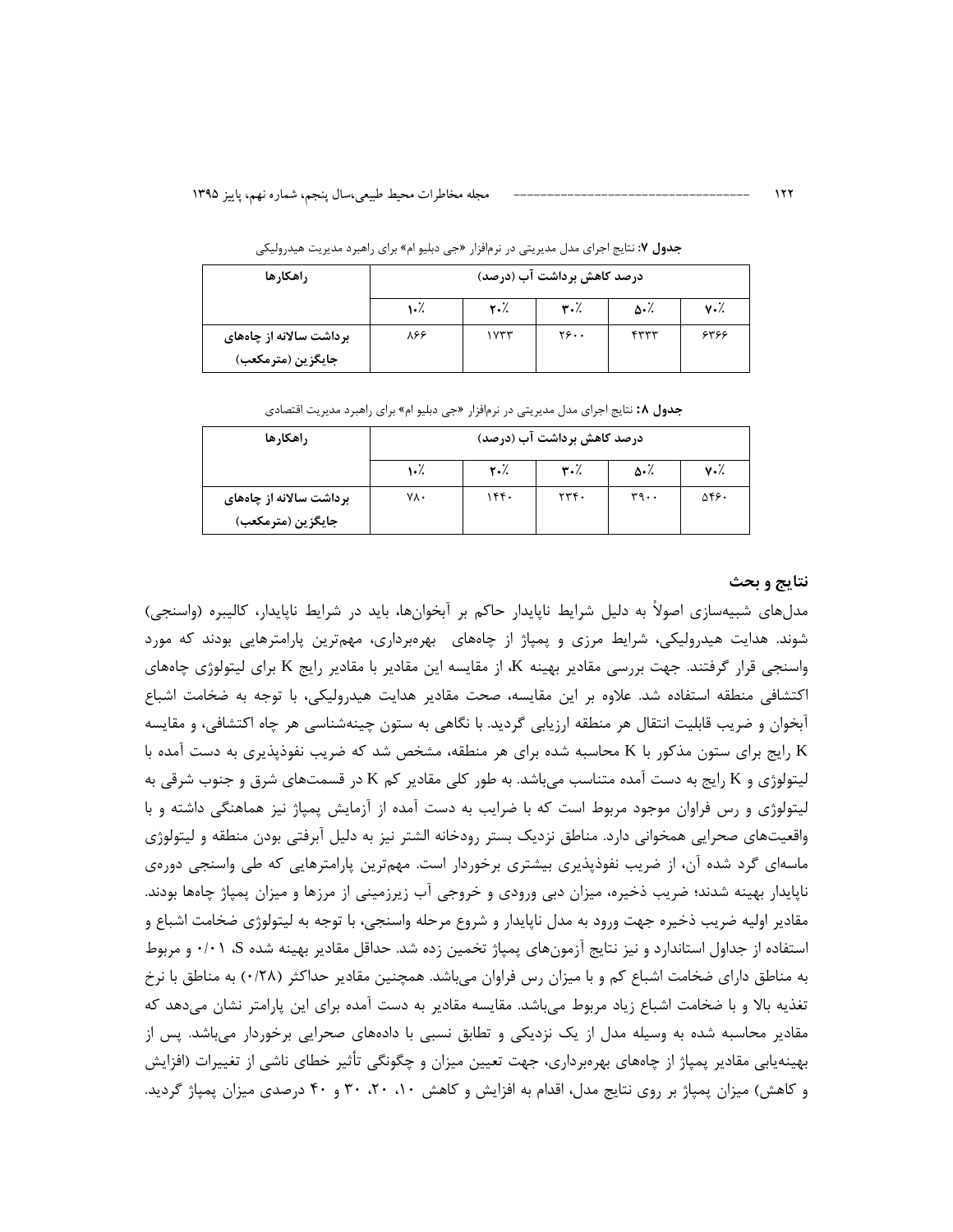نتایج نشان میدهد که عدم تغییر در پارامترهای بهینهیابی شده بهترین حالت اجرای مدل از نظر میزان خطای «آر ام اس» است.

صحتسنجی مدل بر اساس مقایسه مقادیر محاسباتی و مشاهداتی بار هیدرولیکی در شبکه پیزومتری موجود در منطقه انجام گردید. با بررسی میزان خطای ایجاد شده در دو مرحله واسنجی و صحتسنجی (جدول ۵) و نیز هیدروگرافهای نشان دهندهی سطح اب مشاهداتی و محاسباتی تمام پیزومترها، مشخص شد که سطح اب محاسبه شده و مشاهده شده برای تمام پیزومترها از انطباق خوبی برخوردار است. نتایج حاصله از پیش بینی نشان میدهد که با استمرار شرایط فعلی، سالانه به طور متوسط حدود ۶۵ سانتی متر بر افت سطح آب زیرزمینی، افزوده شده و بدینترتیب در پایان دورهی پیش بینی، مقدار افزایش افت در این مدت به حدود ۳/۵ متر خواهد رسید. بر این اساس بخشهایی از مرکز و غرب دشت به دلیل تمرکز بالای چاهها، دوری از مناطق تغذیه و حجم ذخیرهی کم، مهمترین مناطق دچار افت میباشند. همچنین به دلیل اینکه بخش شمال شرق و شرق محدودهی مدل به خوبی تغذیه می شود؛ در این مدت افت چندانی نشان نداده است.

با پیش بینی ایجاد افت در قسمتهایی از آبخوان توسط مدل شبیهساز در سالهای آتی، راهکارهای مدیریتی شامل کاهش پمپاژ به میزان ۱۰٪، ۲۰٪، ۳۰٪، ۵۰٪ و ۷۰٪ برای آبخوان ارائه گردید. با توجه به افت سطح آب زیرزمینی در آبخوان، تابع هدف اصلی در مسئله مدیریتی آبخوان الشتر، طی هر دو راهبرد هیدرولیکی و اقتصادی، کاهش میزان افت و جبران آن و خارج کردن سفره از وضعیت بحرانی می باشد. در راهبرد هیدرولیکی، با کاهش ۲۰، ۲۰ و ۳۰ درصدی میزان پمپاژ از ۲۸ عدد چاه موجود در منطقه افت، مخروط افت از بین نرفته است؛ اما این کاهش پمپاژ، میزان افت در دو منطقه مهم دچار افت به ویژه مرکز و سمت جنوبی آبخوان را کاهش داده است. با افزایش کاهش پمپاژ از چاههای بهرهبرداری تا میزان ۵۰ درصد، مخروط افت به کلی از بین رفته و سطح آب در مناطق دچار افت به حالت عادی خود بر خواهد گشت. اجرای گزینه آخر که شامل کاهش ۷۰ درصدی میزان پمپاژ چاههای موجود در منطقه افت ميباشد؛ مطابق انتظار باعث از بين رفتن كامل مخروط افت مي گردد (شكل ٨).

جبران کامل افت در راهبرد هیدرولیکی با کاهش ۵۰ درصدی برداشت از آبخوان در مناطق پر افت میسر می شود؛ این در حالی است که در راهبرد اقتصادی دستیابی به اهداف مدیریتی (جبران افت) هنگامی ممکن میگردد که یمیاژ از چاههای موجود در منطقهی افت به میزان ۷۰ درصد کاهش پابد.

 $114$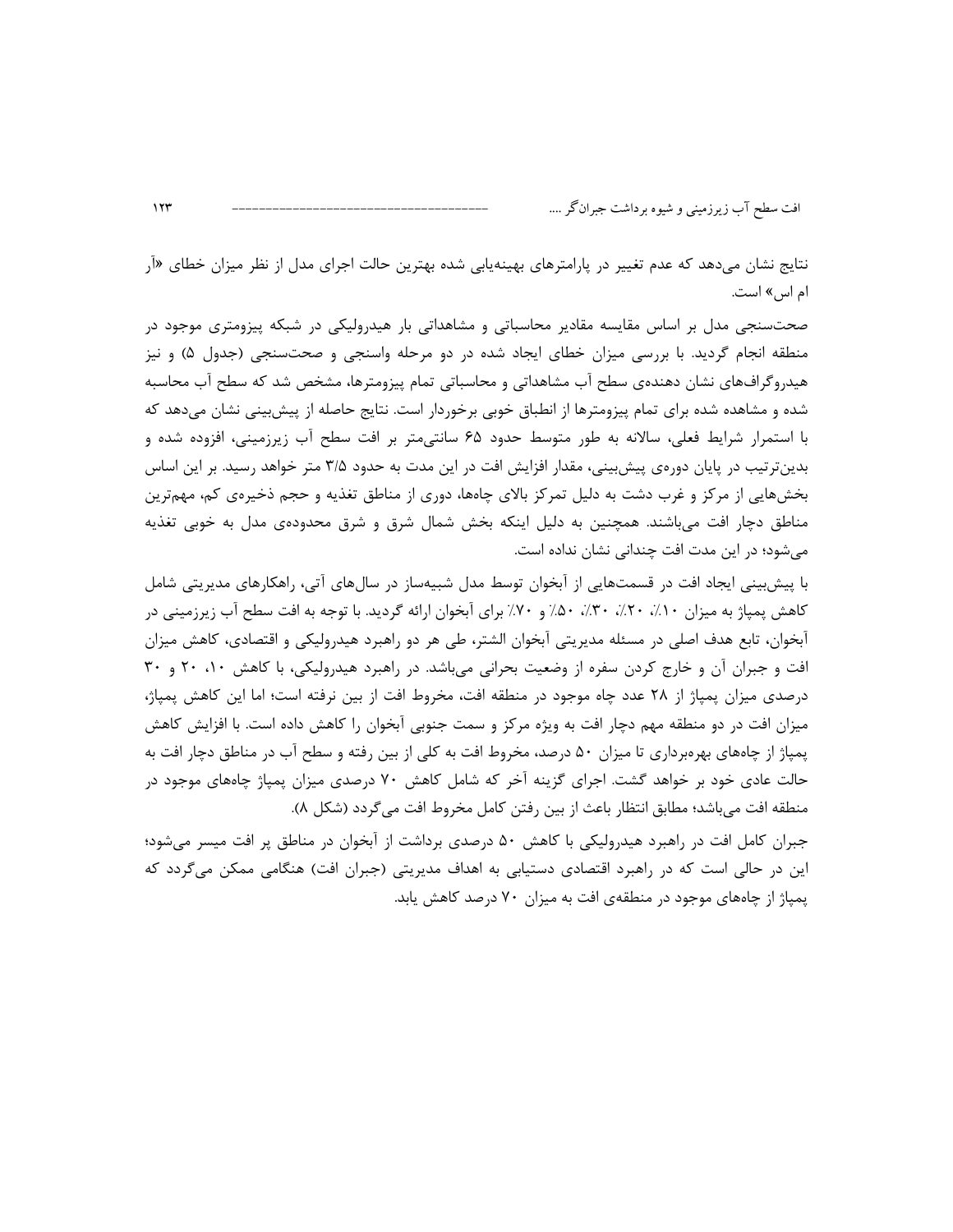

شکل ۸: کاهش ۷۰ درصدی حجم آب برداشتی در مناطق افت و جبران کامل افت

نتيجەگيرى

نتايج پيشبيني شرايط آبخوان براي ۵ سال آتي با استفاده از مدل شبيهساز نشان ميدهد كه با استمرار وضعيت کنونی آبخوان و عدم تغییر در شرایط فعلی حاکم، و بدون در نظر گرفتن افزایش یا کاهش برداشت از آبخوان، سطح آب زیرزمینی در قسمتهای مرکزی و نیز در غرب آبخوان دچار افت شدید شده و سطح آب آن تقریباً به طور متوسط حدود ۶۵ سانتی متر در سال پایین میافتد. بر اساس پیش بینی های صورت گرفته، میزان افت در مناطق مذکور تا پایان آبان ۱۳۹۵ حدود ۳/۵ متر افزایش خواهد داشت. بر اساس نتایج حاصل از مدل شبیهساز (سطح آب پیش بینی شده)، منطقهبندی ضریب ذخیره و هدایت هیدرولیکی، مناسبترین و مطمئن ترین مناطق جهت حفر چاه جدید و استحصال آب از آبخوان، قسمت شرقی و جنوبی آبخوان میباشد. در راستای حل مشکلات افت آبخوان و به نوعی نجات آبخوان از وضعیت بحرانی، اجرای راهکارهای مدیریتی ضروری میباشد. نتایج حاصل از اجرای راهکارهای مدیریتی نشان میدهد که هر دو راهبرد هیدرولیکی و اقتصادی منجر به کاهش میزان افت در قسمتهایی میشوند که دچار افت شده بودند. نتایج مقایسه دو راهبرد مدیریتی نشان میدهد که راهبرد هیدرولیکی از نظر فراهم کردن حجم آب قابل جایگزین جهت جبران افت، به میزان ۱۲/۵ درصد توانایی بیشتری نسبت به راهبرد اقتصادی دارد. از نظر برآورده نمودن اهداف اقتصادی نیز، راهبرد اقتصادی به میزان ۱۱ درصد از راهبرد هیدرولیکی کاراتر میباشد.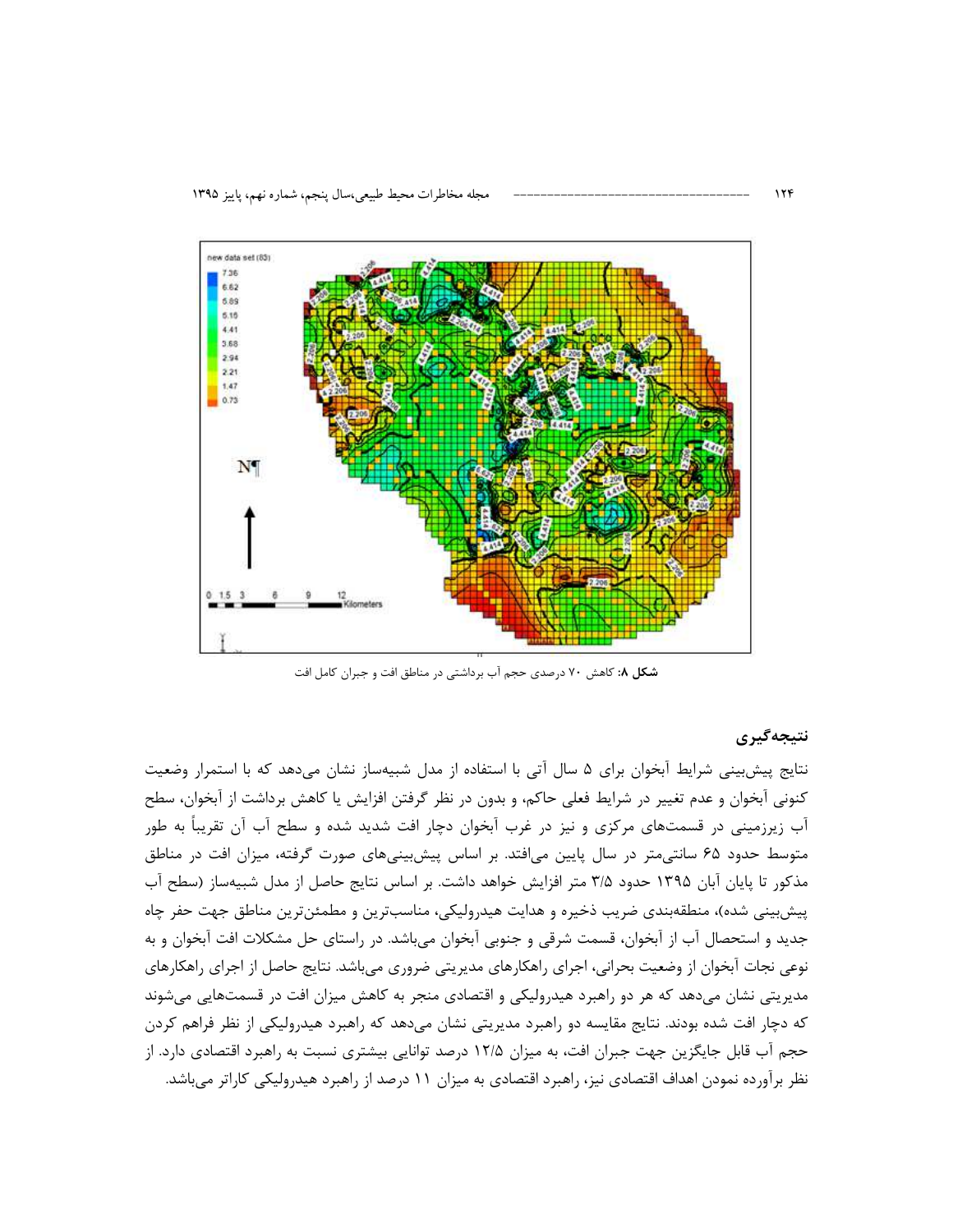### منابع

اسدی، ناصر و سعید فتحی، (۱۳۹۱)، "مدلسازی سیستم جریان آب زیرزمینی دشت همدان–بهار با استفاده از GMS"، شانزدهمین همایش انجمن زمین شناسی ایران، شیراز، انجمن زمینشناسی ایران، دانشگاه شیراز

جباري، پريسا؛ محمد قنبريور؛ محمود حبيب نژاد روشن و احمد فاتحے،مرج، (١٣٨٧)، "شبيهسازي جريان آب زيرزميني با استفاده از مدل رياضي MODFLOW جهت مديريت بهرەبرداري (دشت ساري-نكا)"، سومين كنفرانس مديريت منابع آب، تبريز، انجمن علوم و مهندسي منابع آب ایران، دانشگاه تبریز

حسینسربازی، آرش، و کاظم اسماعیلی، (۱۳۹۲)، "بررسی و مدلسازی کمی آبهای زیرزمینی (مطالعه موردی: دشت نیشابور)"، علوم و مهندسی آبیاری (مجلهی علمی کشاورزی)، شماره۴ دوره ۳۶: ۰۸۷-۷۳

شمسایی، ابوالفضل، (۱۳۸۳)، هیدرولیک جریان آب در محیطهای متخلخل، جلد اول، تهران، دانشگاه صنعتی امیر کبیر .

شمسایی، ابوالفضل، (۱۳۷۶)، هیدرولیک جریان آب در محیطهای متخلخل، جلد دوم، تهران، دانشگاه صنعتی امیر کبیر

۔<br>قیادیان، رسول، علے ، فتاحے، صونا مجیدی و محمد زارع. (١٣٩٢)، "شیبهسازی سفره آب زیرزمینے ردشت میان(ربندکرمانشاه با استفاده از مدل'' GMS ، اولین همایش ملی چالشهای منابع آب و کشاورزی

کردوانی، پرویز، (۱۳۸۷)، منابع و مسائل آب در ایران، جلد اول، تهران، دانشگاه تهران.

کرسیک، نون، (۱۳۸۱)، مدل سازی آب های زیرزمینی و حل مسائل هیدروژئولوژی، منوچهر چیت سازان، حیدرعلی، کشکولی، اهواز، انتشارت دانشگاه شهید چمران.

گزارش اکتشافی دشت الشتر، (۱۳۸۲)، مهندسین مشاور ژرفاب پایش، خرم آباد، شرکت سهامی آب منطقهای لرستان.

گزارش سالیانه دشت الشتر، (۱۳۹۰)، شرکت سهامی آب منطقهای لرستان، خرمآباد، امور مطالعات آب منطقهای استان لرستان

گزارش مدلسازی دشت الشتر، (۱۳۸۲)، مهندسین مشاور ژرفاب پایش، خرم آباد، شرکت سهامی آب منطقهای لرستان.

گزارش هواشناسی الشتر، (۱۳۸۲)، شرکت سهامی آب منطقه ای لرستان، خرمآباد

گزارش هیدروژئولوژی دشت الشتر، (۱۳۸۲)، مهندسین مشاور ژرفاب پایش، مطالعات نیمهتفصیلی منابع آب زیرزمینی محدوده مطالعاتی الشتر، خرمآباد، سازمان آب منطقه ای غرب، امور آب استان لرستان

گزارش هیدرولوژی الشتر، (۱۳۸۲)، مهندسین مشاور ژرفاب پایش، مطالعات نیمه تفصیلی منابع آب زیرزمینی محدوده مطالعاتی الشتر، خرمآباد، سازمان آب منطقه ای غرب، امور آب استان لرستان

علیزاده، امین، (۱۳۸۸)، اصول هیدرولوژی کاربردی، چاپ بیست و چهارم، مشهد، دانشگاه امام رضا (ع.

محمودیان شوشتری، محمد، (۱۳۸۹)، هیدرولیک آب های زیرزمینی، اهواز، دانشگاه شهید چمران اهواز.

ولایتی، سعدالله، ۱۳۸۷، هیدروژئولوژی سازندهای نرم و سخت، مشهد، انتشارات جهاد دانشگاهی مشهد .

ولايتي، سعدالله، (١٣٨٣)، جغرافياي آب¬ها، مشهد، انتشارات جهاد دانشگاهي مشهد .

Anderson, Mary P. Woessner, William W., (1992), Applied Groundwater Modeling, California, Academic Press.

Bin-Wu, Yi, Zh. Xin, W. Yong, T. Feng, H. Jie, L. Chunmiao, Zh., (2015), "Optimizing water resources management in large river basins with integrated surface water-groundwater modeling: A surrogate-based approach", AGU<br>PUBLICATIONS, Volume 51, Issue 4 April 2015 Pages 2153–2173

Boyce, E. Nishikawa, T. and W-G yeh, W., (2015), "Reduced order modeling of the Newton formulation of MODFLOW to solve unconfined groundwater flow", Advances in Water Resources, vol 83: 250-262.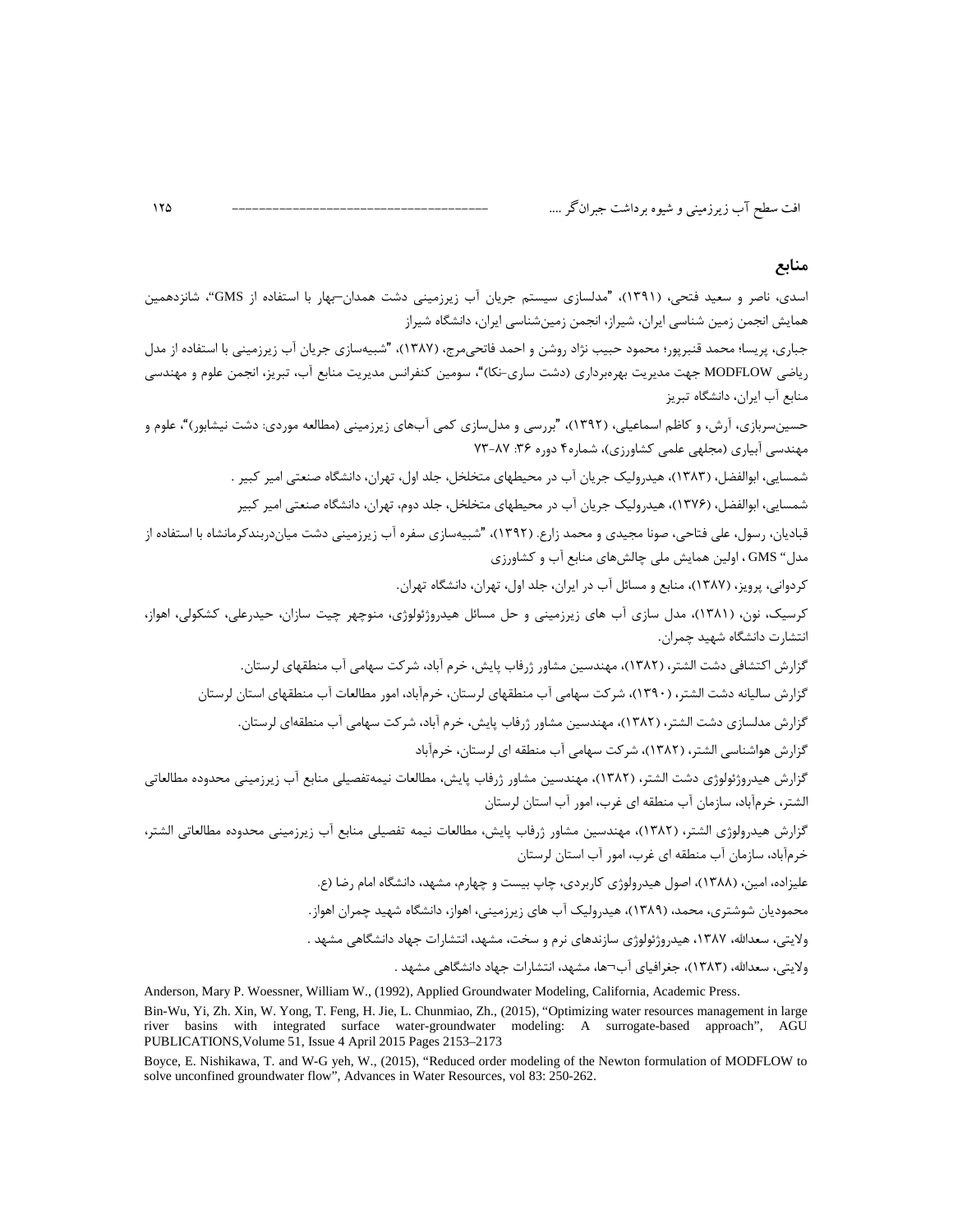Elghany, A. Hassan Mahmoud, S. Ahmed, A. Riad H, P. and Rany, M., (2015), "OPTIMIZATION FOR NUMBER OF VERTICAL DRAINAGE WELLS IN HIGHLY HETEROGENEOUS AQUIFERS", International Journal of Recent Advances in Multidisciplinary Research, vol 02: 569-582.

Fernandez-A lvarez, P. lorena A, J. lvarez, L. and Diaz-Noriega, R., (2016), "Groundwater Numerical Simulation in an Open Pit Mine in a Limestone Formation Using MODFLOW", Mine Water Environ, June 2016, Volume 35, Issue 2, pp 145–155.

Fetter, Charles W., (2001), Applied hydrogeology, Fourth Edition NewJersey, Prentice Hall.

Jafari, F, Javadi, S, Golmohammadi, G. and Karimi., (2016), "Numerical simulation of groundwater flow and aquifer-system compaction using simulation and InSAR technique: Saveh basin,Iran", Environ Earth Sci, vol 75: 823-833.

Jang, Sh., Fang Chen, Ch. Liang, Ch. Chen, J., (2016), "Combining groundwater quality analysis and a numerical flow simulation for spatially establishing utilization strategies for groundwater and surface water in the Pingtung Plain", Journal of Hydrology, Volume 533, February 2016, Pages 541–556

Mohamed, M,. Al-Suwaidi, N. Abdelazim, E. and Al Mulla, M. , (2016), "Groundwater modeling as a precursor tool for water resources sustainability in Khatt area, UAE", Environ Earth Sci, March 2016, Volume 75 pp 400-418.

Parhizkar, S. Ajdary, Kh., Kazemi, Gh. and Emamgholizadeh, S., (2015), "Predicting water level drawdown and assessment of land subsidence in Damghan aquifer by combining GMS and GEP models", Geopersia, Volume 5, spring 2015, pp 63-80.

Roy, P. K. Roy, S. S. Giri, A. Banerjee, G. Majumder, A. and Mazumdar, A., (2014), "Study of impact on surface water and groundwater around flow fields due to changes in river stage using groundwater modeling system", Clean Techn Environ Policy, January 2015, Volume 17, Issue 1, pp 145–154.

Todd, D. Keith, Mays, Larry, W., (2005), Groundwater Hydrology, New York, John Wiley & Sons.

Wang, F. Mary P, H. Anderson, M P., (1995), Introduction to Groundwater Modeling, Academic Press.